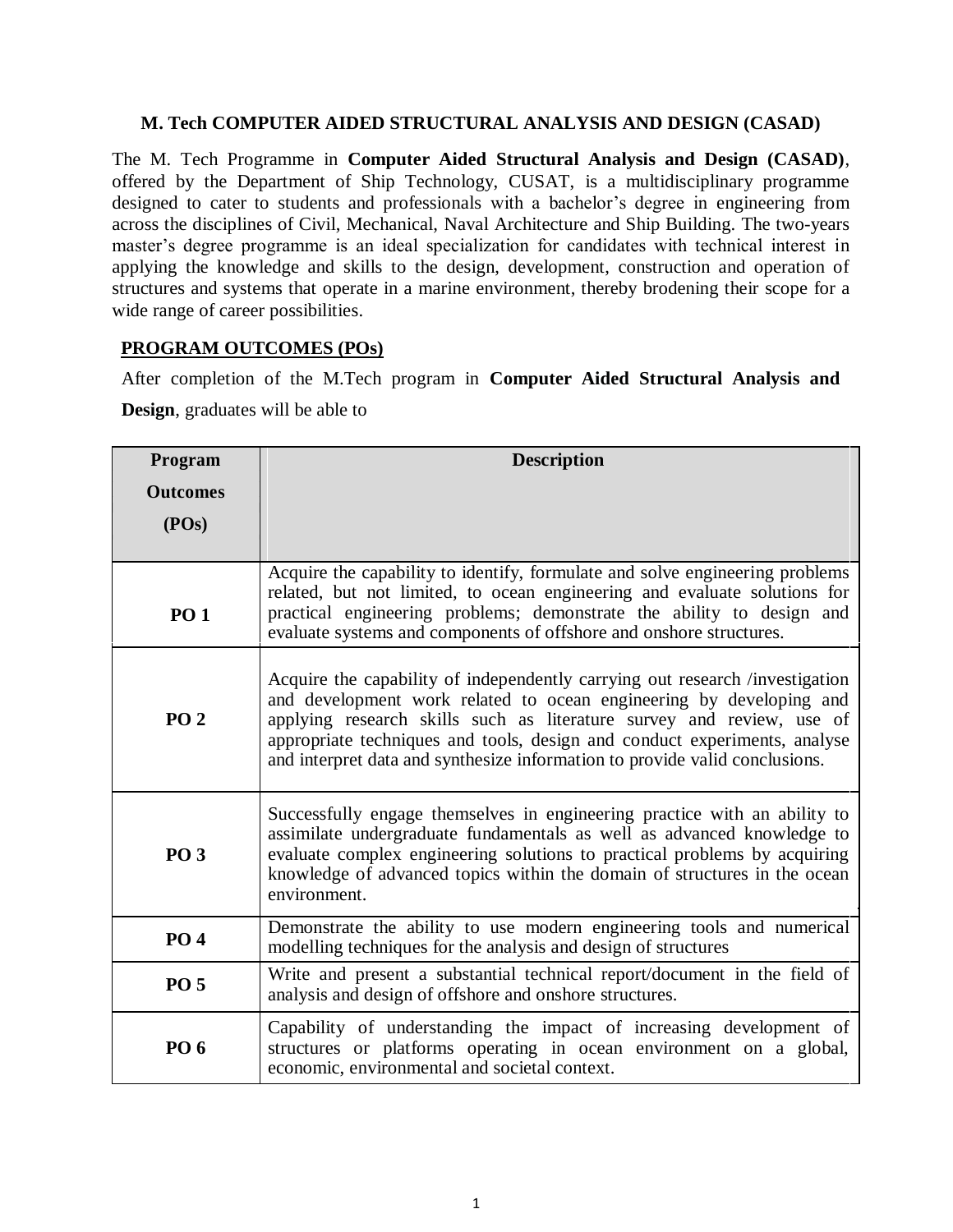# **COURSE CONTENT**

# **Semester I**

|                       |                                                                   |               |                |                | <b>Hrs/Week</b> |              |                |
|-----------------------|-------------------------------------------------------------------|---------------|----------------|----------------|-----------------|--------------|----------------|
| <b>Course</b><br>Code | Course                                                            | C/E           | L              | т              | P               | <b>Total</b> | <b>Credits</b> |
| 20-457-0101           | <b>Advanced Engineering</b><br><b>Mathematics</b>                 | C             | 4              | $\overline{2}$ | 0               | 6            | 4              |
|                       | 20-457-0102   Computer Aided<br>Design in offshore<br>Engineering | C             | 4              | $\overline{2}$ | $\overline{0}$  | 6            | 4              |
|                       | 20-457-0103   Advanced Structural<br>Analysis                     | $\mathcal{C}$ | 4              | $\overline{c}$ | $\theta$        | 6            |                |
|                       | Elective I                                                        | E             | $\overline{4}$ | $\overline{2}$ | $\theta$        | 6            | 4              |
|                       | Elective II                                                       | E             | $\overline{4}$ | $\overline{2}$ | $\theta$        | 6            |                |
|                       | <b>Total</b>                                                      |               | 20             | 10             | 0               | 30           | 20             |

#### **Electives**

20-457-0104 Marine Hydrodynamics 20-457-0105 Fracture Mechanics 20-457-0106 Application of Stochastic Process Theory in Ocean Engineering 20-457-0107 Stability of Structures 20-457-0108 Marine Corrosion and Prevention 20-457-0109 Marine Pollution and its effect 20-457-0110 Pollution Control Technique 20-457-0111 Advanced Joining Techniques

### **Semester II**

|                       |                                                                     |                             |                |                             | <b>Hrs/Week</b>  |              |                |
|-----------------------|---------------------------------------------------------------------|-----------------------------|----------------|-----------------------------|------------------|--------------|----------------|
| <b>Course</b><br>Code | <b>Course</b>                                                       | C/E                         | L              |                             | P                | <b>Total</b> | <b>Credits</b> |
| 20-457-0201           | <b>Dynamics of Structures</b>                                       | $\mathcal{C}$               | 4              | $\overline{2}$              | $\theta$         | 6            |                |
| 20-457-0202           | <b>Finite Element Methods</b><br>Applied to Offshore<br>Engineering | $\mathcal{C}_{\mathcal{C}}$ | $\overline{4}$ | $\overline{2}$              | $\overline{0}$   | 6            |                |
|                       | Elective III                                                        | $\mathcal{C}_{\mathcal{C}}$ | 4              | $\overline{2}$              | $\overline{0}$   | 6            |                |
|                       | Elective IV                                                         | E                           | 4              | $\overline{2}$              | $\overline{0}$   | 6            |                |
|                       | Elective V                                                          | E                           | 4              | $\mathcal{D}_{\mathcal{L}}$ | $\theta$         | 6            | 4              |
|                       | <b>Total</b>                                                        |                             | 20             | 10                          | $\boldsymbol{0}$ | 30           | 20             |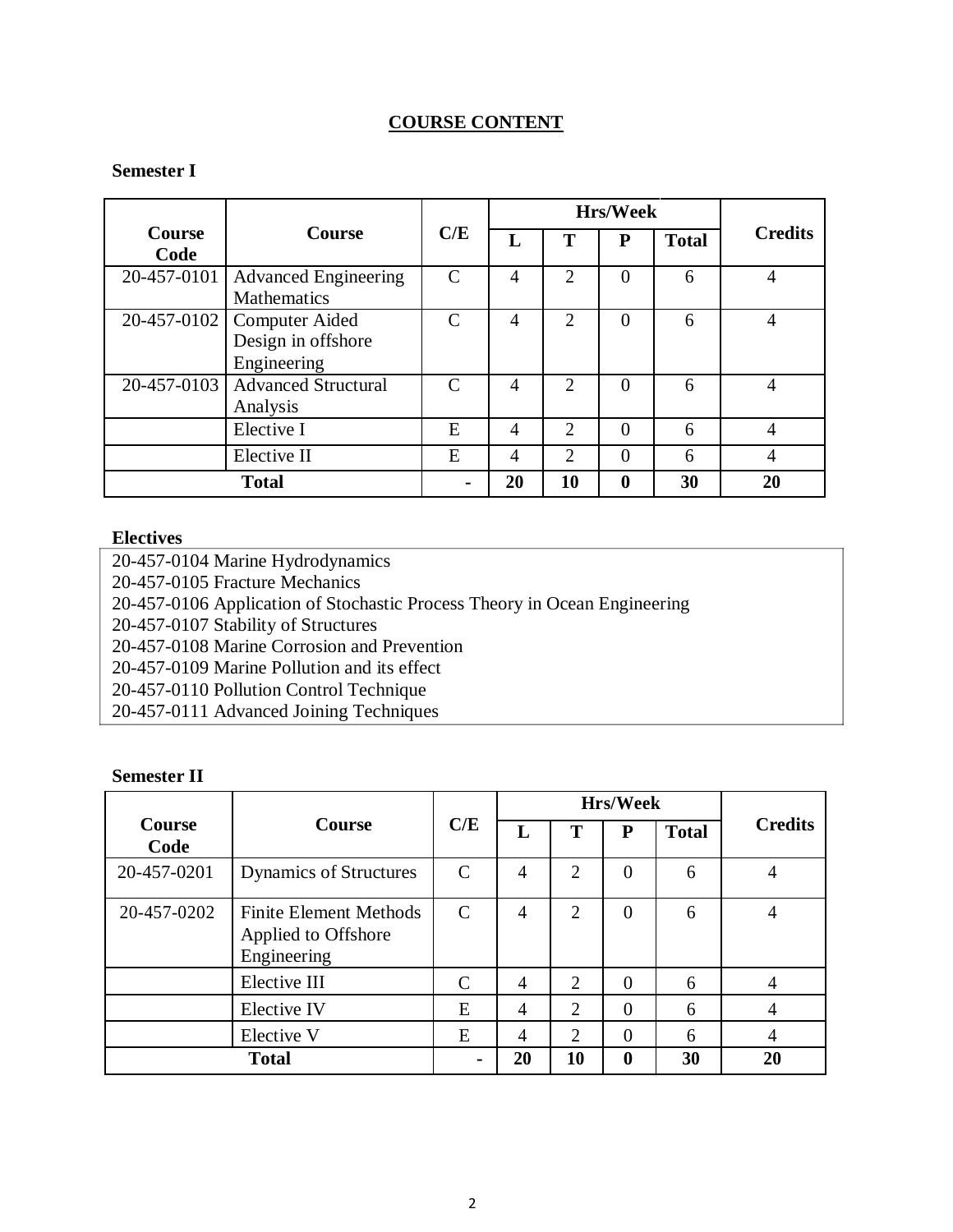# **Electives**

20-457-0203 Ocean Waves and Effects 20-457-0204 Analysis of Special Structures 20-457-0205 Design of Offshore Structures 20-457-0206 Fatigue Problems in Ships and Marine Structures 20-457-0207 Computer Application in Ship Manoeuvring

# **Semester III**

| <b>Course Code</b> | Course                             | C/E | Credits |
|--------------------|------------------------------------|-----|---------|
| 20-457-0301        | <b>Project Progress Evaluation</b> |     |         |

# **Semester IV**

| <b>Course Code</b> | Course                                 | C/E | <b>Credits</b> |
|--------------------|----------------------------------------|-----|----------------|
| 20-457-0401        | <b>Project Dissertation Evaluation</b> |     |                |
|                    | and Viva Voce                          |     |                |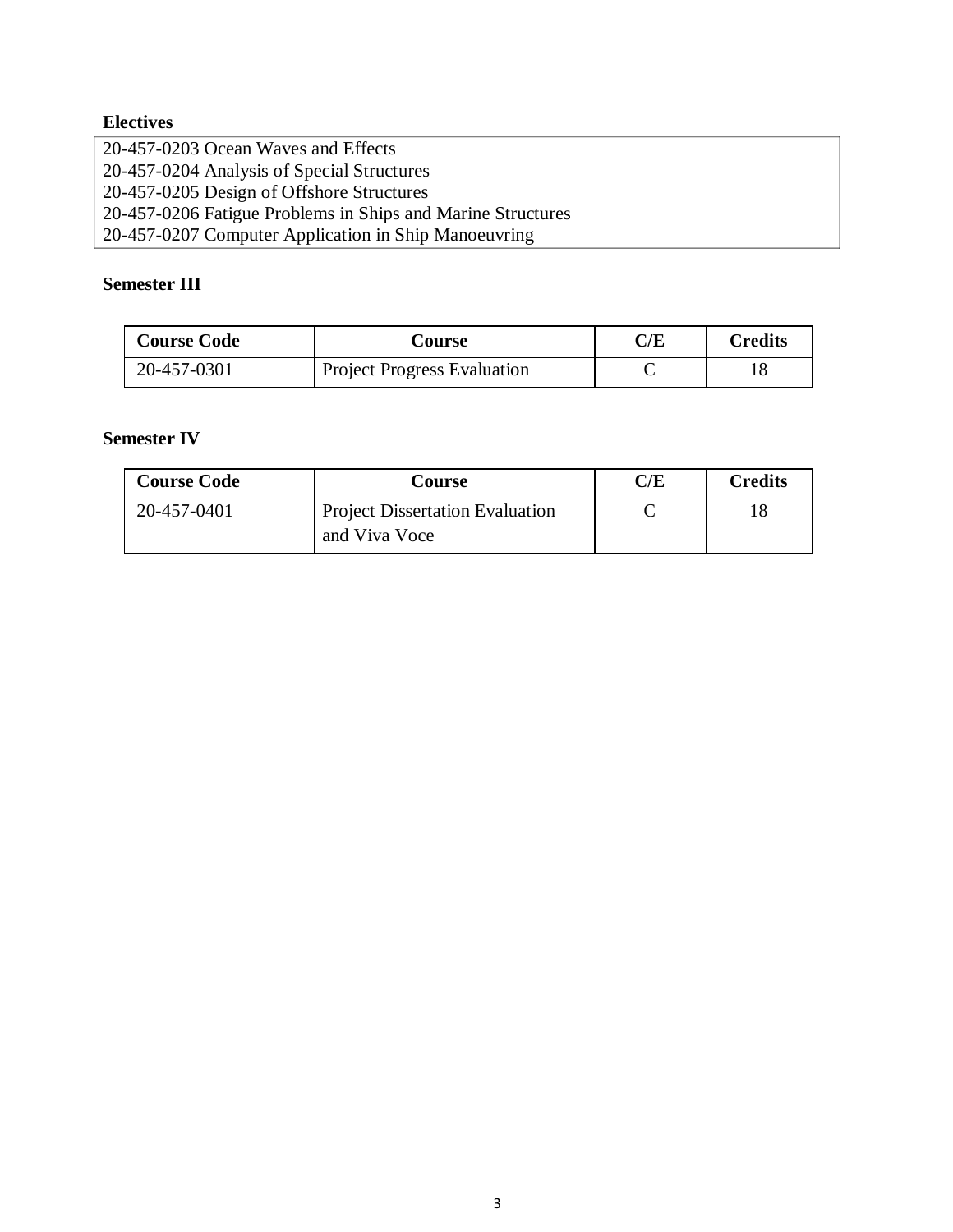# **SEMESTER I**

# **20-457-0101 ADVANCED ENGINEERING MATHEMATICS**

### **Course Description: (4 credit hours)**

- To equip students with concepts of Fourier Series, Numerical Methods and Solution of Heat equation and Wave equation which has many applications in Engineering
- To understand basic theory of functions, complex variable and conformal transformation

| 20-457- | Advanced Engine   Category<br><b>Mathematics</b> |  | $\mathbf{r}$ | Credit | Year of Induction |
|---------|--------------------------------------------------|--|--------------|--------|-------------------|
| 0101    |                                                  |  | ∽            |        | 2020              |

**Pre-requisites**: Knowledge of periodic functions, Partial Differential Equations, Complex variable

# **Course objectives:**

This course introduces the concepts and applications of Fourier series, Solution of Wave Equation and Heat Equation. The objective of this course is to familiarize concepts of functions complex variable and conformal transformation, Numerical Method and Calculus of variation which are invaluable for any engineer's mathematical tool box. The topics treated in this course have applications in all branches of engineering.

**Course outcome:** After the completion of the course the students will be able to

| CO <sub>1</sub> | Compute Fourier series of a function                                               |
|-----------------|------------------------------------------------------------------------------------|
| CO <sub>2</sub> | To find solution of Wave equation and Heat equation                                |
| CO <sub>3</sub> | Identify Analytic function, Harmonic function and Conformal Mapping                |
| CO <sub>4</sub> | To familiarize with numerical methods using finite difference operators            |
| CO <sub>5</sub> | To solve boundary value problems using Lagrange equation and Hamiltonian principle |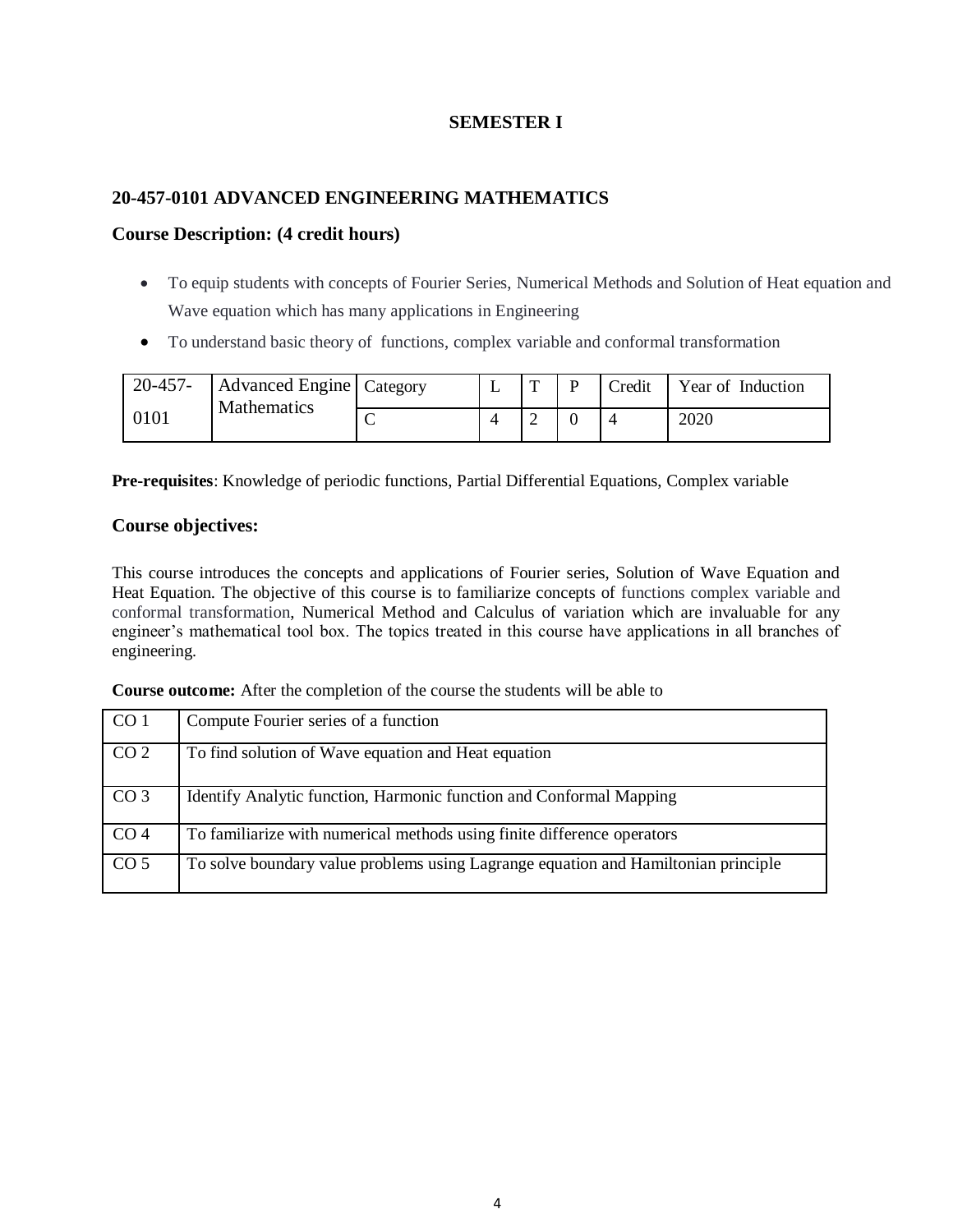# **Mapping of course outcomes with program outcomes: Level-Low(1),medium(2) and**

# **high(3)**

| $\overline{\phantom{1}}$ | <b>PO 1</b> | <b>PO 2</b> | <b>PO 3</b> | <b>PO 4</b> | <b>PO 5</b> | PO 6 |
|--------------------------|-------------|-------------|-------------|-------------|-------------|------|
| CO <sub>1</sub>          |             |             |             |             |             |      |
| CO <sub>2</sub>          |             |             |             |             |             |      |
| CO <sub>3</sub>          |             |             |             |             |             |      |
| CO <sub>4</sub>          |             |             |             |             |             |      |
| CO <sub>5</sub>          |             |             |             |             |             |      |

# **Assessment Pattern:**

| <b>Bloom's Category</b> | <b>Continuous Assessment</b><br><b>Tests</b> | <b>End Semester Examination</b> |
|-------------------------|----------------------------------------------|---------------------------------|
|                         |                                              |                                 |
| Remember                |                                              |                                 |
| Understand              |                                              |                                 |
| Apply                   |                                              |                                 |
| Analyze                 |                                              |                                 |
| Evaluate                |                                              |                                 |
|                         |                                              |                                 |

# **Mark distribution**

| <b>Total</b> | CIE | ESE | <b>ESE Duration</b> |
|--------------|-----|-----|---------------------|
| <b>Marks</b> |     |     |                     |
| $_{00}$      | 60  |     | 3 hours             |

# **Continuous Internal Evaluation Pattern:**

| Continuous Assessment | 20 marks |
|-----------------------|----------|
| Internal Tests        | 40 marks |

# **End Semester Examination Pattern:**

End Semester Examination Pattern: The paper carries a total of 40 marks. The exam will be of 3 hour duration. There will be questions from all the modules.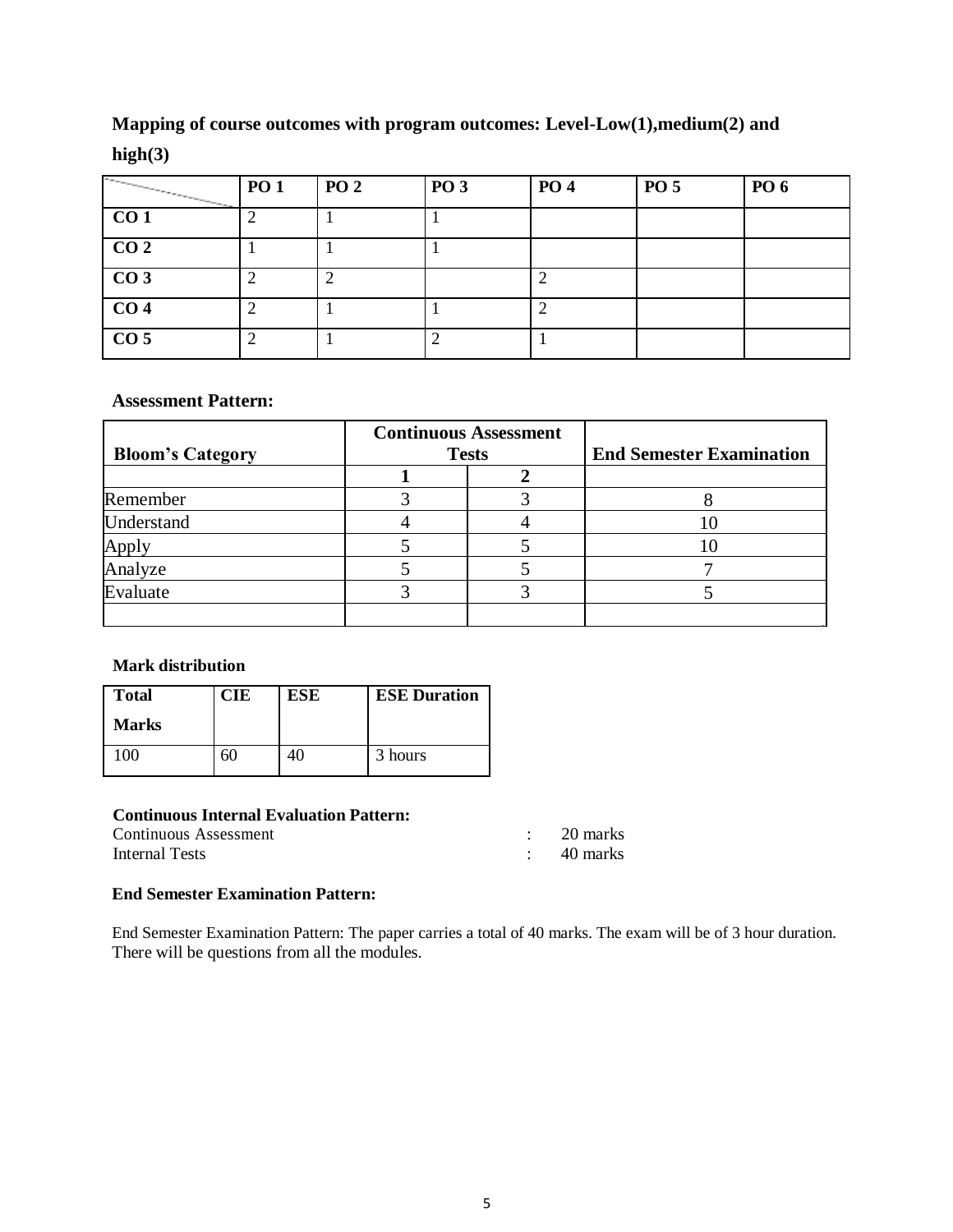### **Course content:**

### **1. Module I**

### FOURIER ANALYSIS:

Fourier series – Euler Formulae – Functions having arbitrary period – Even and odd functions – Half range expansions- The Fourier integral – Fourier transforms.

### **2. Module II**

#### PARTIAL DIFFERENTIAL EQUATIONS:

Basic concepts vibrating string – One dimensional Wave equation – separation of variables – D'Alemberts' solution of the wave equation – one dimensional Heat equation – Heat flow in an infinite bar equation – Application of Laplace Transform to Partial Differential equations.

#### **3. Module III**

#### COMPLEX ANALYSIS:

Complex Analytic functions – Cauchy Riemann equations – Conformal Mapping – Line Integral Cauchy's integral theorem – Cauchy's integral formula – Derivatives of Analytic functions – Taylor's series – Laurent's series – Residues – the residue theorem – Evaluation of real integrals.

#### **4. Module IV**

#### NUMERICALMETHOD:

Euler's Method, Runge- kutta method, Crack Nicholson Scheme, Finite Difference Method, Backward, Forward, Central Difference Method

#### **5. Module V**

#### CALCULUS OF VARIATIONS:

Euler's equation – Isoperimetric problems – Approximate solution of boundary value problems – Hamilton's principle –Lagrange's equation.

#### **References:**

1. Kreyszig . E, Advanced Engineering Mathematics, Wiley, New York(For sections 1, 2, 3, 4) 2. Grewal B.S, Higher Engineering Mathematics, Khanna Publishers, New Delhi. (For sections 4, 5)

# **20-457-0102 COMPUTER AIDED DESIGN IN OFFSHORE ENGINEERING**

To give an understanding to computer aided design process which includes mathematical representation of curves and surfaces, Engineering Optimisation and Database systems.

| $20 - 457 -$ | Computer Aided Design   Category |  | D | Credit | Year of Induction |
|--------------|----------------------------------|--|---|--------|-------------------|
| 0102         | <b>Offshore Engineering</b>      |  |   |        | 2020              |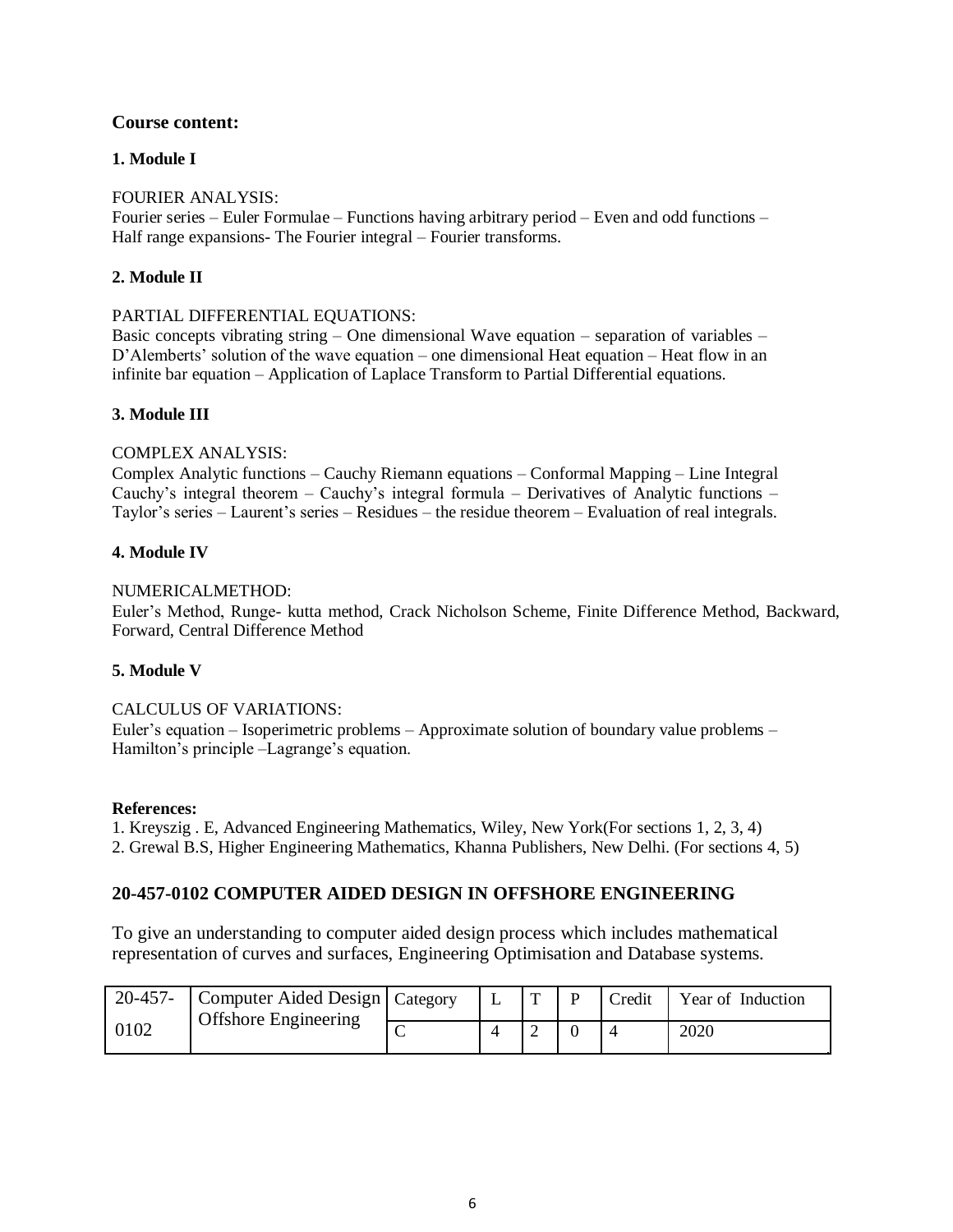**Prerequisite:** Matrix Algebra, Analytical Geometry, Linear Programming, Basics of Computers and Computer Programming

**Course Outcome:** After the Completion of the course the student will be able to

| CO <sub>1</sub> | Have an overall understanding of CAD concepts and CAD system developments      |
|-----------------|--------------------------------------------------------------------------------|
| CO <sub>2</sub> | Demonstrate the geometry transformation of 2D and 3 D models and its           |
|                 | application in CAD systems                                                     |
| CO <sub>3</sub> | Have an understanding of mathematical representation of computational          |
|                 | geometry by planar and space curves and surfaces defined by different boundary |
|                 | curves                                                                         |
| CO <sub>4</sub> | have knowledge of Engineering optimization using non-linear programming and    |
|                 | to introduce stochastic search techniques                                      |
| CO <sub>5</sub> | To understand the importance of Data Base Systems in CAD systems               |

# **Mapping of course outcomes with program outcomes: Level-Low(1),medium(2) and high(3)**

|                                  | <b>PO 1</b> | <b>PO 2</b> | <b>PO 3</b> | <b>PO 4</b> | <b>PO 5</b> | PO 6 |
|----------------------------------|-------------|-------------|-------------|-------------|-------------|------|
| CO <sub>1</sub>                  |             |             |             |             |             |      |
| CO <sub>2</sub>                  |             |             |             |             |             |      |
| $\frac{\text{CO 3}}{\text{CO4}}$ |             |             |             |             |             |      |
|                                  |             |             |             |             |             |      |
| CO <sub>5</sub>                  |             |             |             |             |             |      |

# **Assessment Pattern:**

| <b>Bloom's Category</b> | <b>Continuous Assessment Tests</b> | <b>End Semester Examination</b> |
|-------------------------|------------------------------------|---------------------------------|
|                         |                                    |                                 |
| Remember                |                                    |                                 |
| Understand              |                                    | 10                              |
| Apply                   |                                    | 10                              |
| Analyse                 | 5                                  | 10                              |
| Evaluate                |                                    | 10                              |
|                         |                                    |                                 |

# **Mark distribution**

| <b>Total</b> | CIE | <b>ESE</b> | <b>ESE Duration</b> |
|--------------|-----|------------|---------------------|
| <b>Marks</b> |     |            |                     |
| ി()          | 5U  |            | 3 hours             |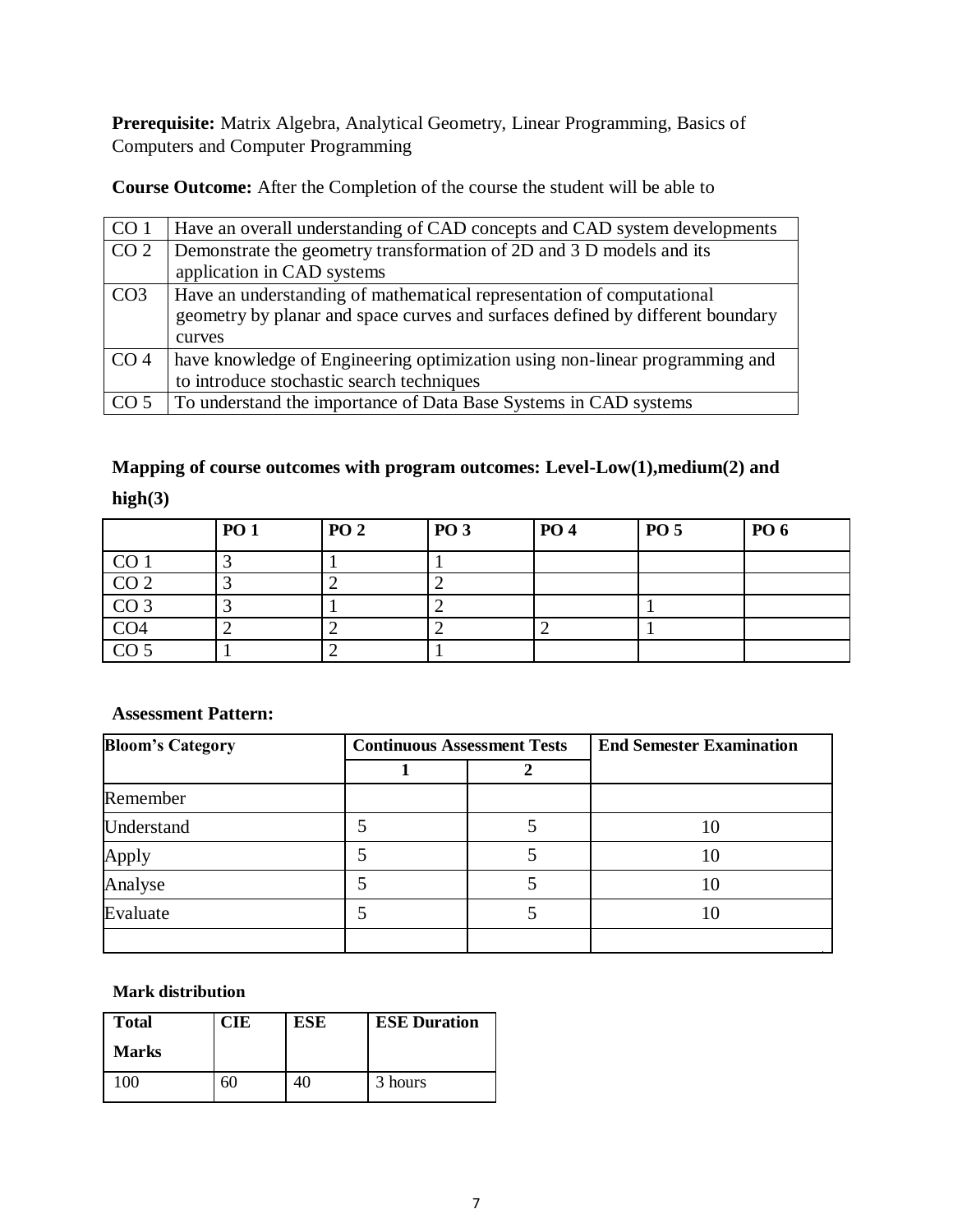| <b>Continuous Internal Evaluation Pattern:</b> |            |
|------------------------------------------------|------------|
| Continuous Assessment                          | - 20 marks |
| Internal Tests                                 | 40 marks   |

#### **End Semester Examination Pattern:**

End Semester Examination Pattern: The paper carries a total of 40 marks. The exam will be of 3 hour duration. There will be questions from all the modules.

### **Course content:**

# **1. Module I**

Introduction and Review of CAD: Introduction, Conventional Engineering Design process and Computer Aided Engineering Design process, Software tools and functions, Graphics standards, Programming language CAD development.

Basics of Computer Graphics: Introduction to computer graphics technology – picture representation, graphic display devices, graphic input devices; Representation of points and lines, Geometric transformations, two & three dimensional transformations and projections.

# **2. Module II**

Geometric Modelling: Types of mathematical representation of curves, wire frame models, wire frame entities, parametric representation of curves; Hermite cubic splines, Bezier curves, B-splines curves.

Surface Modelling: Mathematical representation surfaces, Surface model, Surface entities surface representation, Parametric representation, Surfaces of revolution, Sweep surface, Ruled & Developable surfaces, COONs Bi-cubic surface, Bezier surface, B- Spline surface.

# **3. Module III**

Engineering Optimisation: Introduction, Engineering applications of Optimization, Review of single and multivariable optimization methods with and without constraints, Non-linear one-dimensional minimization problems, Examples.

Unconstrained Optimization: Techniques: Introduction, Direct search method - Random, Univariate and Pattern search methods, Descent methods - Steepest Decent methods- Quasi-Newton's and Variable metric method, Examples.

# **4. Module IV**

Constrained Optimization: Techniques: Introduction, Direct methods - Cutting plane method and Method of Feasible directions, Indirect methods - Convex programming problems, Penalty function method, Examples and problems.

Search Techniques: Introduction, Genetic Algorithm, Simulated Annealing, Artificial Neural Networks, Examples.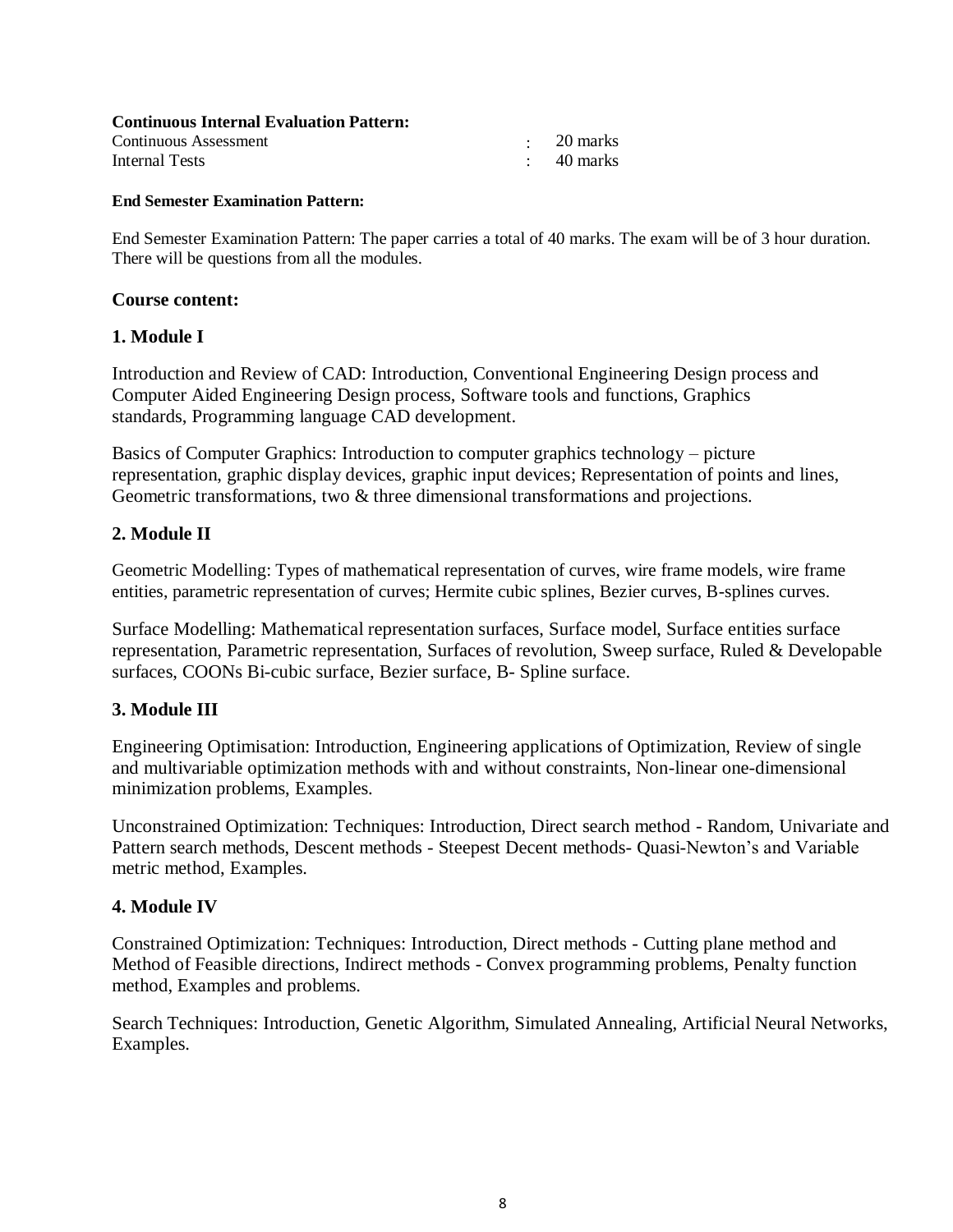# **5. Module V**

Fundamental Concepts Of Database Management: Introduction to DBMS, Data Models, Database Structure, Database languages, DBMS architecture, Database users and administrator, Entity-Relationship model, Relational model, SQL concepts, Object-Based databases and XML, Distributed databases, Integrity and Security to DBMS.

# **References:**

1. Krishnamoorthy, C.S. & Rajeev, S.; Computer Aided Design- Software and Analytical Tools, Alpha Science International, 2005.

2. KhushdeepGoyal; Fundamental of computer aided design, S.K.Kataria& Sons, 2013

3. Sunil Kumar Srivastava; Computer Aided Design-a basic and mathematical approach, I.K. International publishing house, 2012.

4. Kernighan, B.W and Ritchie, D.M.; The Programming Language, Prentice – Hall, New Delhi. 2010

5. BjarneStroustrup; The C++ Programming Language, Addison-Wesley Publishing Company, 1995.

6. Rojers, D.F and Adams, J.A., Mathematical Elements Computer Graphics, McGraw Hill, New York. 2017

7. Vera B. Anand; Computer Graphics and Geometric Modelling for Engineers; John Wiley & Sons, Inc., 1993.

8. Steven Harrington: Computer Graphics-A Programming Approach; Second Edition, McGraw Hill International Edition, 1987.

9. Donald Hearn and M. Pauline Baker; Computer Graphics; Prentice Hall, 1997

10. Harrington, Computer graphics, McGraw Hill education, 2014

11. Newman, W.N. and Sproull R.F. Principles of Interactive Computer Graphics, McGraw Hill, New Delhi. Ed.2, 2010

12. Ammeral, L., Interactive 3D computer graphics, John Wiley, Singapore, 2010

13. Aoki, M. Introdution to Optimisation Techniques, TheMacmillian, Co., New York. 1991

14. Rao S.S.; Engineering Optimization Theory and Practice, John Wiley & Sons 2009

15. Rajesh Kumar Arora; Optimization, Algorithms and Applications, CRC Press, 2015

16. R. Pannerselvam; Operations Research, PHI Learning Private Ltd, 2017

17. Abraham Silberschatz, Henry F. Korth, S. Sudarshan; Database System Concepts,McGraw Hill Publications, 2013

18. Elmasri and Navathe, "Fundamentals of Database Systems", 7/e Addison – Wesley,2017.

# **20-457-0103 ADVANCED STRUCTURAL ANALYSIS**

**Course Description:** The aim of the course is to strengthen the knowledge of the students in advanced topics in theory of elasticity and approximate analysis techniques using various energy principles. It also compares the compatibility of applying the theory of elasticity and energy approaches for different types of structures. The course also includes the principles of structural stability for beam columns, the important theories of beams and the application of various approximate numerical techniques to solve the beam problems.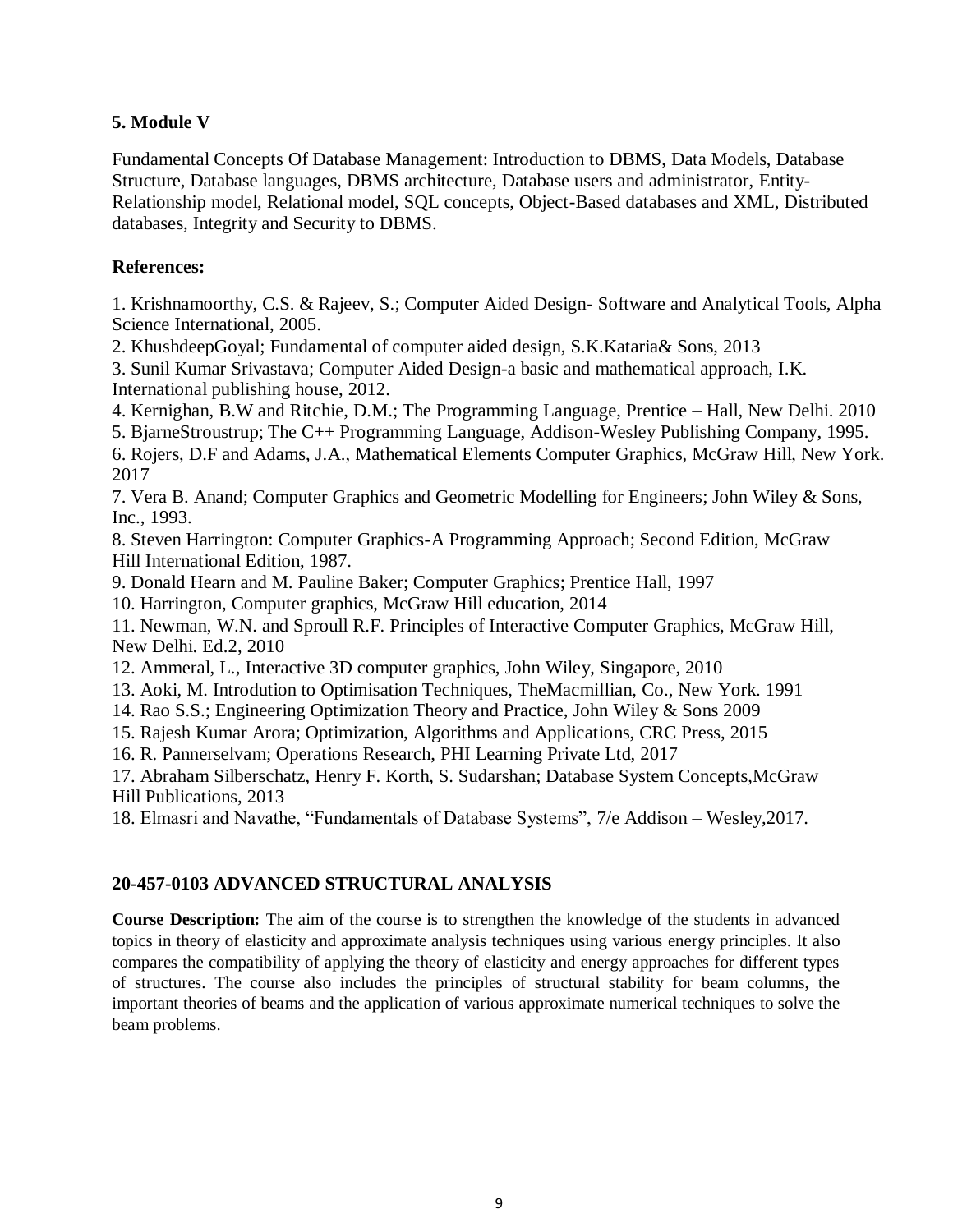| $20 -$  | Advanced   | Lategory | $\mathbf{r}$ | Credit | Year of Induction |
|---------|------------|----------|--------------|--------|-------------------|
| $457 -$ | Structural |          |              |        | 2020              |
| 0103    | Analysis   |          |              |        |                   |

**Pre-requisites**: Background in graduate level courses such as mechanics of solids and structural analysis.

**Course Objectives:** The course focuses on strengthening the knowledge of the students in the analysis of structures employing different types of accurate and approximate methods of structural analysis.

**Course outcome:** After the completion of the course the students will be able to

| CO <sub>1</sub> | Recall the procedure to define the stress, strain and displacement acting at a point along<br>any particular plane and relationship among these parameters to solve a particular<br>structural problem. |
|-----------------|---------------------------------------------------------------------------------------------------------------------------------------------------------------------------------------------------------|
| CO <sub>2</sub> | Understand the different approximate numerical techniques for solving beam bending<br>problems.                                                                                                         |
| CO <sub>3</sub> | Apply the theory of elasticity and/or theories of beams to solve for stress, strain and<br>displacement fields in a structural problem.                                                                 |
| CO <sub>4</sub> | Analyze the structure using approximate energy methods, which can bypass the task for<br>solving complex differential equations.                                                                        |
| CO <sub>5</sub> | Evaluate the stability criteria of structures using different methods such as matrix methods<br>and energy approaches.                                                                                  |

# **Mapping of course outcomes with program outcomes:Level - Low (1), medium(2) and**   $high(3)$

| <b>Contract Contract</b> | <b>PO 1</b> | PO <sub>2</sub> | <b>PO 3</b> | <b>PO 4</b> | <b>PO 5</b> | <b>PO</b> 6 |
|--------------------------|-------------|-----------------|-------------|-------------|-------------|-------------|
| CO <sub>1</sub>          |             |                 |             |             |             |             |
| $\overline{CO2}$         |             |                 |             |             |             |             |
| CO <sub>3</sub>          |             |                 |             |             |             |             |
| CO <sub>4</sub>          |             |                 |             |             |             |             |
| $\overline{CO5}$         |             |                 |             |             |             |             |

#### **Assessment Pattern:**

| <b>Bloom's Category</b> | <b>Continuous Assessment Tests</b> | <b>End Semester Examination</b> |
|-------------------------|------------------------------------|---------------------------------|
|                         |                                    |                                 |
| Remember                |                                    |                                 |
| Understand              |                                    |                                 |
| Apply                   |                                    |                                 |
| Analyse                 | 10                                 | 20                              |
| Evaluate                |                                    |                                 |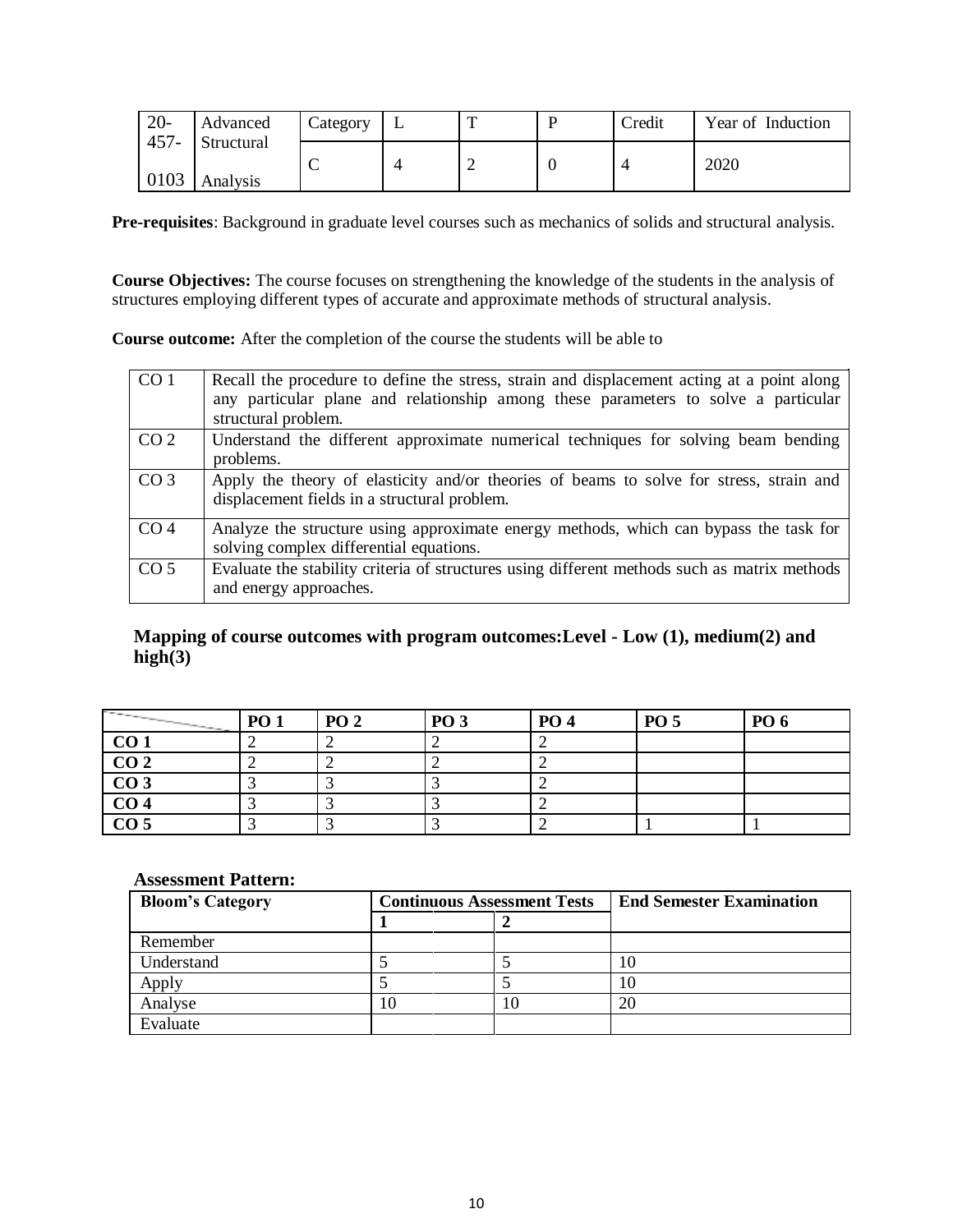#### **Mark distribution**

| <b>Total</b><br><b>Marks</b> |    | <b>ESE</b> | <b>ESE Duration</b> |
|------------------------------|----|------------|---------------------|
| $100 -$                      | 60 |            | 3 hours             |

**Continuous Internal Evaluation Pattern:**

Continuous Assessment : 20 marks

Internal Tests : 40 marks

### **End Semester Examination Pattern:**

End Semester Examination Pattern: The paper carries a total of 40 marks. The exam will be of 3 hour duration. There will be questions from all the modules.

#### **Course content:**

### **1.Module I**

Theory of Linear Elasticity:

Stress, Principal Stress and strain. Concepts and definition of strain – displacement relation. Equilibrium, constitutive and compatibility equations, St. Venant' principle, Plane stress, plane strain and axisymmetric conditions.

### **2. Module II**

Energy Principles**:**

Principle of virtual work, principle of minimum potential, Castigliano's theorem – Numerical examples from frame and truss analysis

### **3. Module III**

Principles of Structural Stability:

Methods of stability analysis – Column buckling – Euler equation, Frame instability – Energy approach. Application of matrix method to beam column problems

# **4. Module IV**

Structural Mechanics:

Theory of Beams – Analysis of Bernoulli and Timoshenko Beams, Ritzmethod – Beam on elastic foundation.

#### **5. Module V**

Approximate Numerical Methods:

Application of Finite Difference Method, Raylegh Ritz method, Newton Raphson's method for solving beam bending problems.

#### **References:**

1. Timoshenko S.P. and Goodier, Theory of elasticity, McGraw Hill, New Delhi, 2010.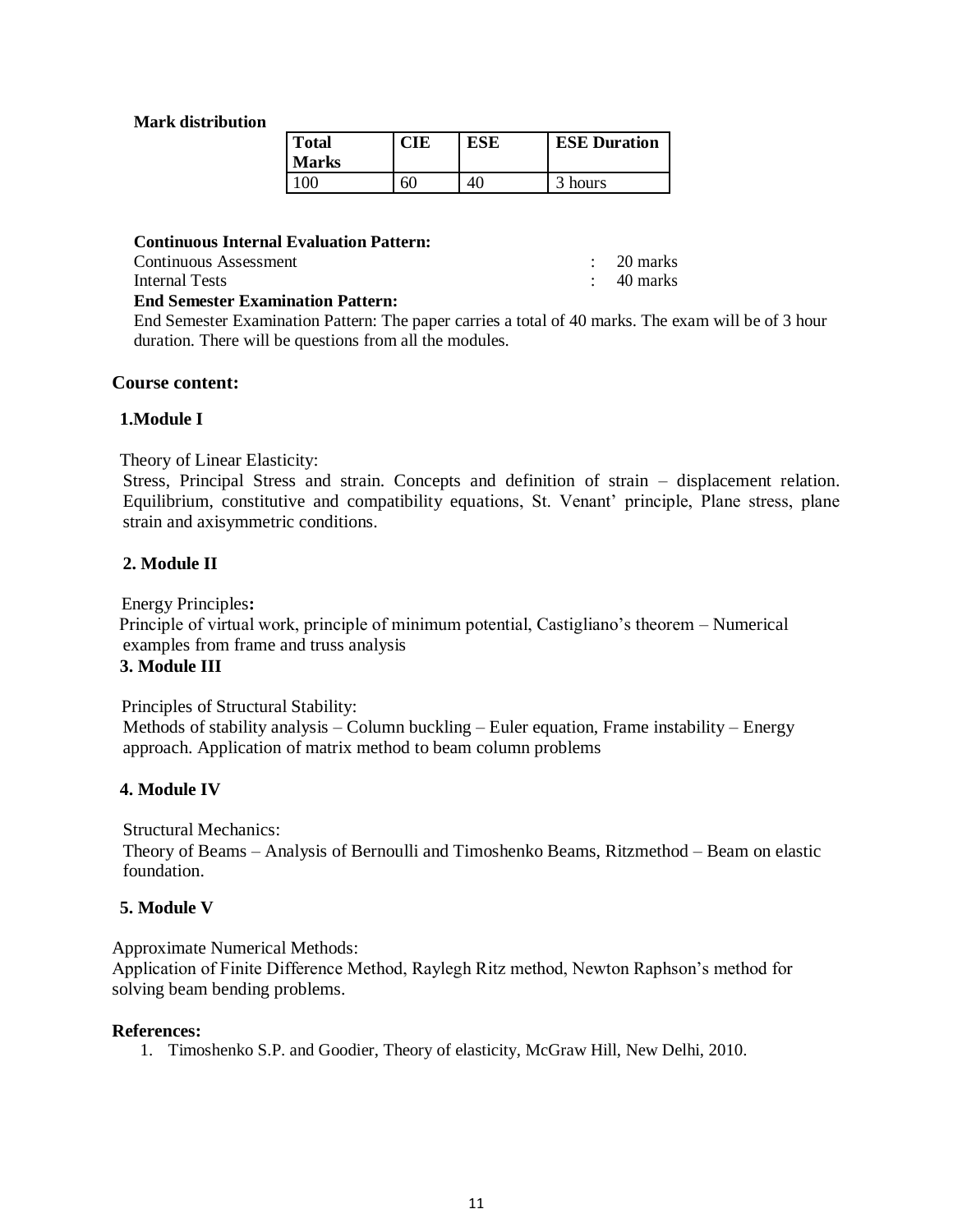- 2. Tauchert T., Energy Principles in Mechanics. McGraw Hill, New Delhi 1994.
- 3. Gere and Weaver Matrix Method of Structural analysis, McGraw Hill, New Delhi 1986.
- 4. L.S. Srinath, Advanced mechanics of solids, McGraw Hill, 2017
- 5. N. Krishna Raju, Advanced mechanics of solids and structures, McGraw Hill, Chennai 2019.
- 6. Reddy.C.S. Basic Structural Analysis TMH, 1996
- 7. Timoshenko SP and Gere, Theory of Elastic Stability, McGraw Hill,2017
- 8. Advanced mechanics of solids & structures-N Krishna Raju&D R Gururaja, narosa Publications,1997
- 9. Computational Elasticity-M Ameen, Alpha Science, 2011.

# **20-457-0104 MARINE HYDRODYNAMICS**

**Course Description:** This course is designed to lay the foundation for graduate students and researchers engaged in the field of ocean / coastal engineering to understand the basics of wave mechanics, develop the wave equations from the fundamentals of fluid dynamics and the application of these principles to the estimation of wave loading on marine structures.

| $20-$           | Marine               | $\angle$ ategory | ᡣ | Credit | Year of Induction |
|-----------------|----------------------|------------------|---|--------|-------------------|
| $457 -$<br>0104 | <b>Hydrodynamics</b> |                  | ∽ |        | 2020              |

**Pre-requisites**: Engineering Mathematics and Basic Fluid Dynamics

**Course Objectives:** To provide the students with the fundamentals of ocean wave mechanics and coastal engineering such that the student may be able to understand the background of current literature in the hydrodynamics of offshore and coastal structures.

**Course outcome:** The students will be able to develop the necessary theoretical and experimental knowledge necessary to solve problems related to ocean wave interactions with offshore and coastal structures. After the completion of course, the students will be able to

| CO <sub>1</sub> | Develop an understanding of the fundamental equations of fluid dynamics that governs the<br>phenomenon of wave motion.                                                                             |
|-----------------|----------------------------------------------------------------------------------------------------------------------------------------------------------------------------------------------------|
| CO <sub>2</sub> | Distinguish between various ocean phenomena such as waves, currents and tides; their<br>classification and origin with particular focus on the generation, propagation and<br>deformation of waves |
| CO <sub>3</sub> | Learn about the different wave theories that describe wave motion with special emphasis<br>on the linear wave theory or the Small amplitude wave theory.                                           |
| CO <sub>4</sub> | Apply appropriate wave theories in estimating the wave loads on simple marine<br>structures theoretically and numerically using computational tools.                                               |
| CO <sub>5</sub> | Learn about the different state-of-the-art hydrodynamic test facilities that facilitate the<br>physical testing of scaled models of structures that operate in ocean environments.                 |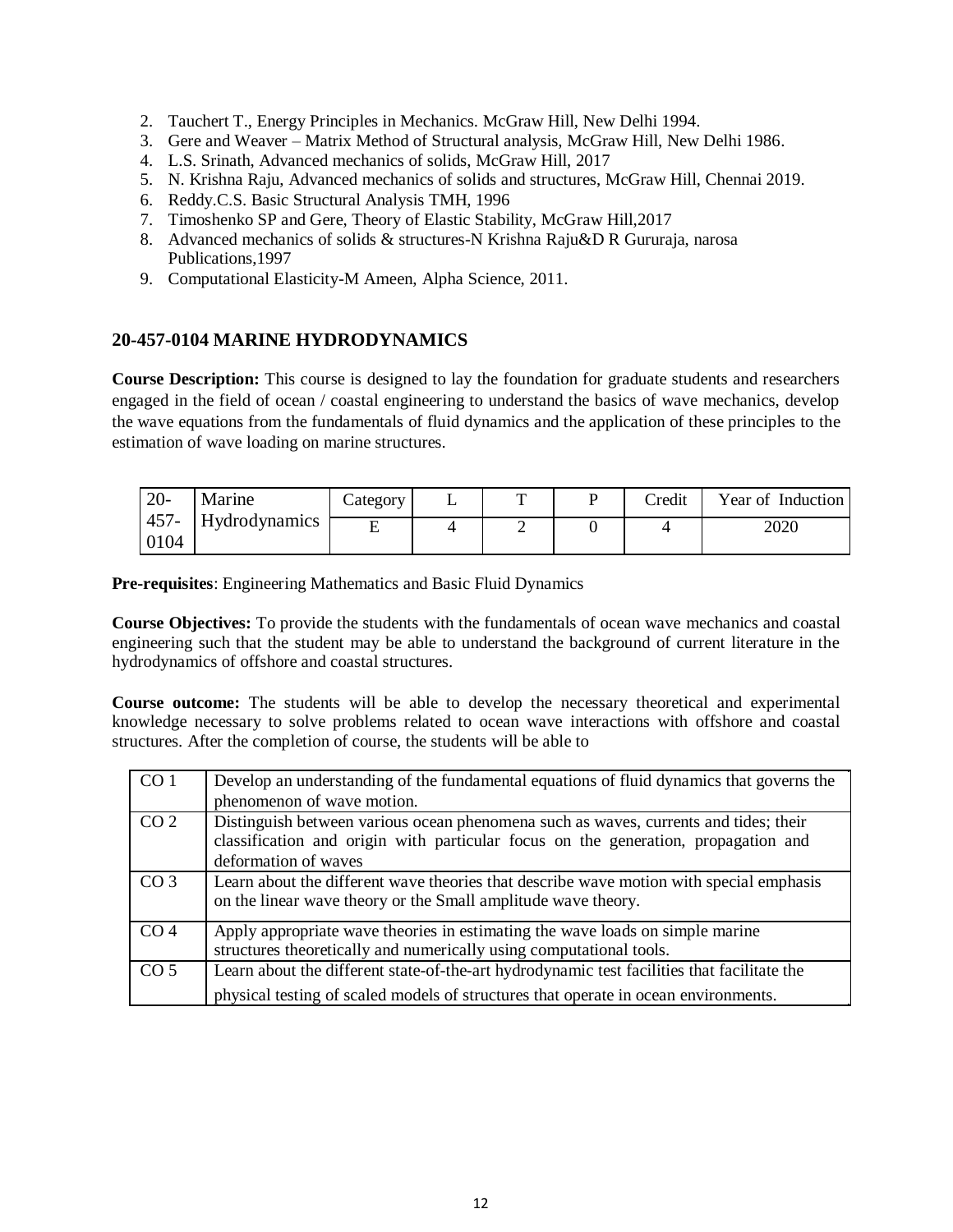# **Mapping of course outcomes with program outcomes: Level - Low (1), medium(2) and high(3)**

| <b>Contract Contract Contract Contract Contract Contract Contract Contract Contract Contract Contract Contract Contract Contract Contract Contract Contract Contract Contract Contract Contract Contract Contract Contract Contr</b><br><b>Contract Contract Contract Contract</b> | <b>PO 1</b> | <b>PO 2</b> | <b>PO 3</b> | <b>PO 4</b> | <b>PO 5</b> | <b>PO</b> 6 |
|------------------------------------------------------------------------------------------------------------------------------------------------------------------------------------------------------------------------------------------------------------------------------------|-------------|-------------|-------------|-------------|-------------|-------------|
| CO <sub>1</sub>                                                                                                                                                                                                                                                                    |             |             |             |             |             |             |
| $\overline{CO2}$                                                                                                                                                                                                                                                                   |             |             |             |             |             |             |
| $\overline{CO3}$                                                                                                                                                                                                                                                                   |             |             |             |             |             |             |
| CO <sub>4</sub>                                                                                                                                                                                                                                                                    |             |             |             |             |             |             |
| $\overline{CO5}$                                                                                                                                                                                                                                                                   |             |             |             |             |             |             |

#### **Assessment Pattern:**

| <b>Bloom's Category</b> | <b>Continuous Assessment Tests</b> | <b>End Semester Examination</b> |
|-------------------------|------------------------------------|---------------------------------|
|                         |                                    |                                 |
| Remember                |                                    |                                 |
| Understand              |                                    |                                 |
|                         |                                    |                                 |
| Analyse                 |                                    | 20                              |
| Evaluate                |                                    |                                 |

#### **Mark distribution**

| <b>Total</b><br>Marks | CIE | ESE | <b>ESE Duration</b> |
|-----------------------|-----|-----|---------------------|
| $\alpha$              | 6C  | 40  | hours               |

### **Continuous Internal Evaluation Pattern:**

| Continuous Assessment | 20 marks |
|-----------------------|----------|
| Internal Tests        | 40 marks |

#### **End Semester Examination Pattern:**

End Semester Examination Pattern: The paper carries a total of 40 marks. The exam will be of 3 hour duration. There will be questions from all the modules.

#### **Course content:**

#### **1. Module I**

Basics of Fluid Dynamics: Conservation of mass and momentum, Euler equation, Bernoulli's equation, potential flow, boundary conditions, fixed and moving bodies, Green's theorem and distributions of singularities.

#### 2. **Module II**

Waves: Classification of water waves; Two dimensional wave equation and wave characteristics; wave theories, small amplitude waves, finite amplitude wave, stokian, solitary theories; wave classification by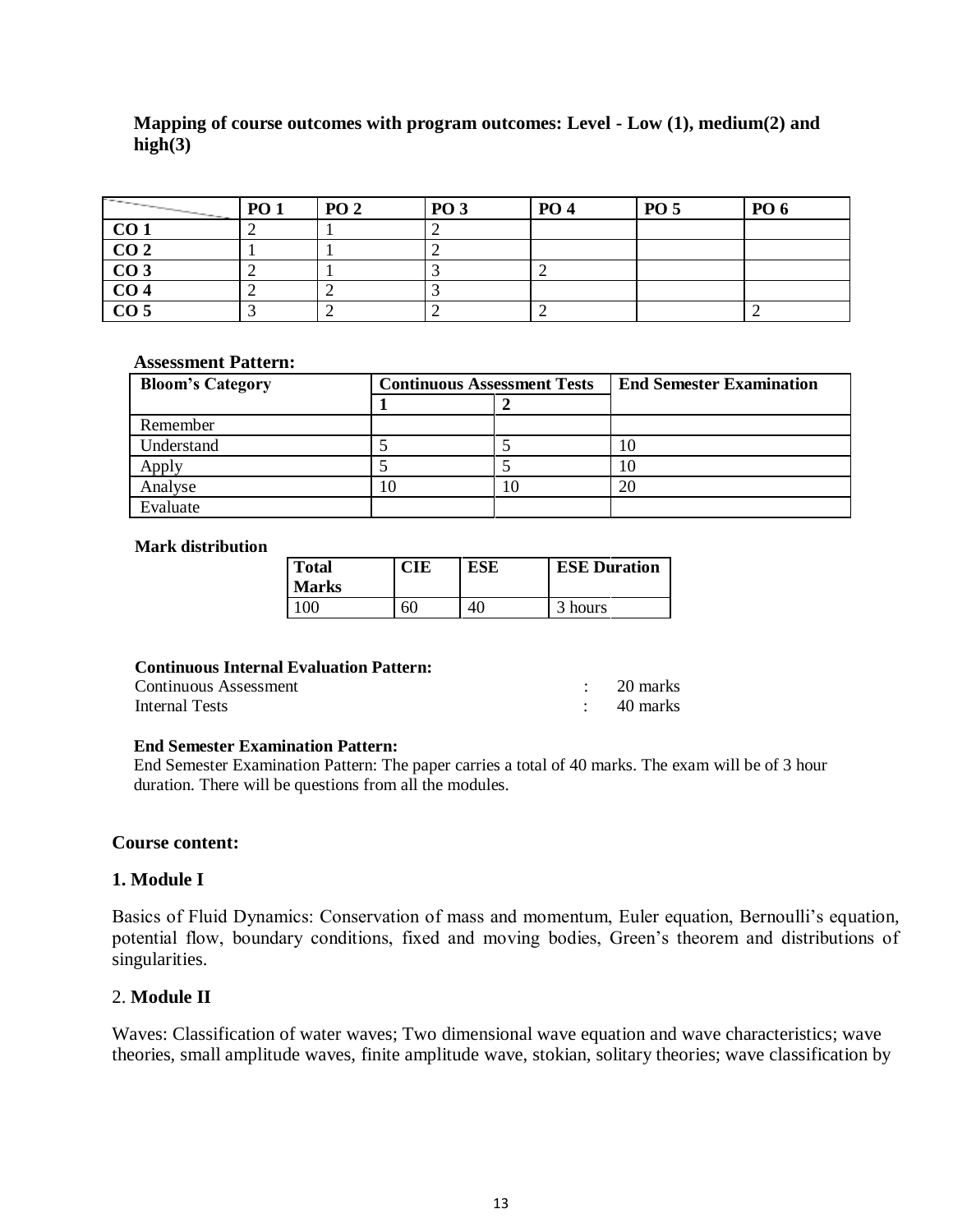relative water depth, water particle kinematics, pressure under progressive wave, wave energy power and wave group velocity, Standing Wave Theory; Wave deformation, reflections, diffraction and breaking of waves.

# 3. **Module III**

Tides: Classification, long term effects, basin oscillations, tsunamis, storm

# 4. **Module IV**

Currents: Classification, behaviour, design criteria, scour and other effects of currents.

# 5. **Module V**

Forces: Wave forces, current forces, wave-current-structure interaction, Morison equation, wave loads on offshore structures and pipe lines, diffraction theory, wave slamming and slapping. Hydrodynamic Test Facilities – Wave flumes, wave basins, towing tanks, circulating water channels etc

# **References:**

- 1. Newman, J.N., *Marine Hydrodynamics*, MIT Press, Cambridge, Massachusetts, 1997.
- 2. Sarpakaya,T. and Isaacson, M. *Mechanics of wave forces on offshore structures*, Van Nostrand Reinhold Company, 1981,NY
- 3. Tucker MJ, Piyy EG: *Waves in Ocean Engineering*, Elsevier, 2001.
- 4. Dean, R. G. and Dalrymple, R. *A. Water Wave Mechanics for Engineers and Scientists*, Allied Publishers Ltd., 2001.
- 5. Mani, J. S. *Coastal Hydrodynamics*, PHI Learning Private Ltd., New Delhi, 2012.
- 6. Sorensen, R. M. *Basic Coastal Engineering*, Springer.
- 7. Sundar, V. *Ocean Wave Mechanics: Applications in Marine Structures*, Wiley, 2015.
- 8. Ananthakrishnan, P. *Finite Difference Method for Nonlinear Wave Hydrodynamics*, Wiley - Blackwell, 2017.

# **20-457-0105 FRACTURE MECHANICS**

**Course Description:** The course deals with fundamental concepts of fracture development studies and the various methods to analyze the fracture propagation within the varying loading conditions.

| $20-$                        | Fracture | $\angle$ ategory | ., |  | Credit | Year of Induction |
|------------------------------|----------|------------------|----|--|--------|-------------------|
| $457 -$<br>Mechanics<br>0105 | F        |                  | ∸  |  | 2020   |                   |

**Pre-requisites**: Knowledge in basic under-graduate courses such as mechanics of solids and Engineering mechanics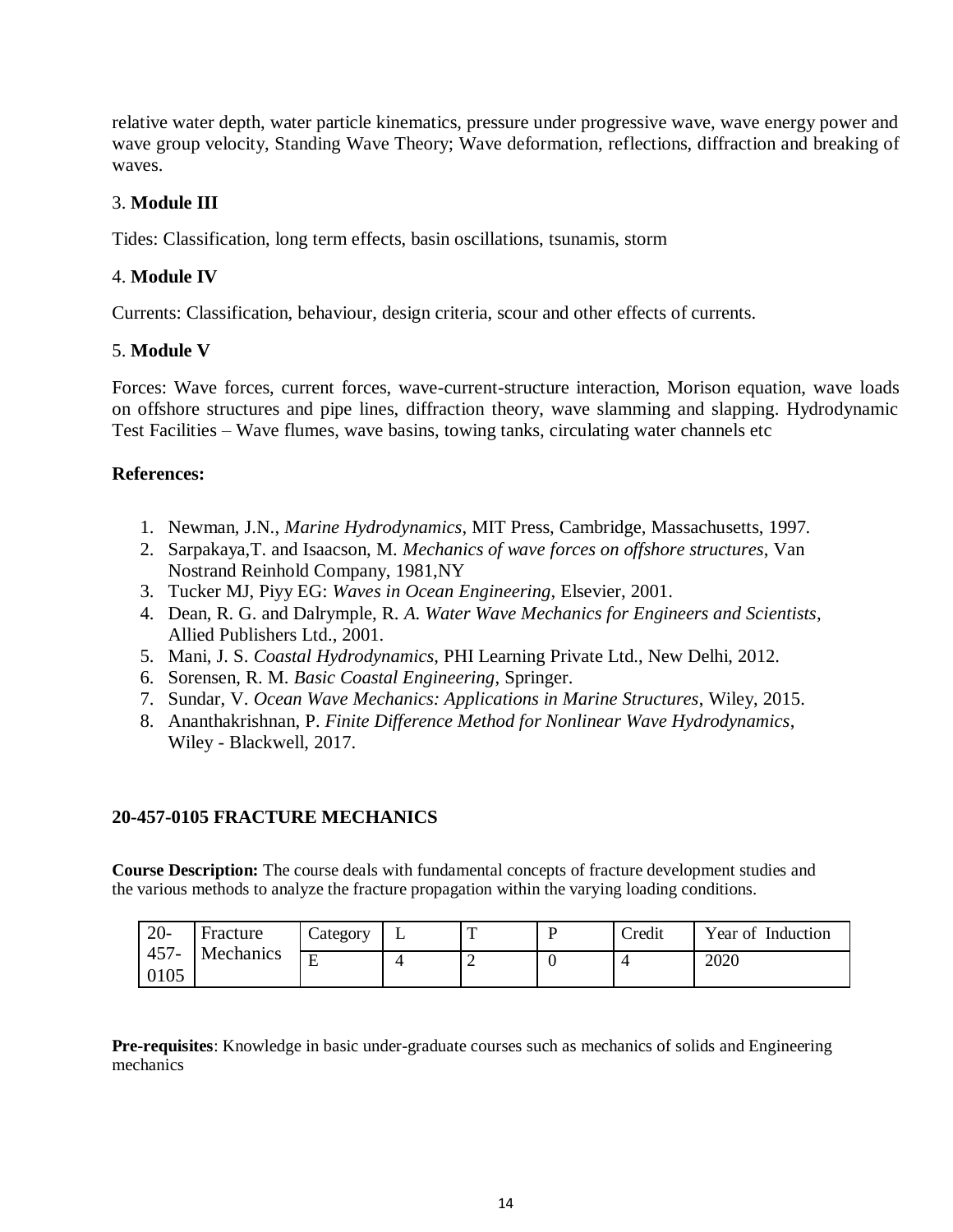**Course Objectives:** The objective of the course is to provide the basic knowledge to investigate the fracture initiation and propagation mechanism and crack arrest in different types of engineering materials.

**Course outcome:** After the completion of the course the students will be able to

| CO <sub>1</sub> | Recall the different types of fractures observed in brittle and ductile materials.                                                                                              |
|-----------------|---------------------------------------------------------------------------------------------------------------------------------------------------------------------------------|
| CO <sub>2</sub> | Understand the basic concepts of linear elastic fracture mechanics and non linear                                                                                               |
|                 | elastic fracture mechanics.                                                                                                                                                     |
| CO <sub>3</sub> | Study the experimental methods to determine different parameters used in fracture                                                                                               |
|                 | mechanics such as stress intensity factor and J integral.                                                                                                                       |
| CO <sub>4</sub> | Analyze the fatigue failure in structural elements incorporating the fundamental                                                                                                |
|                 | concepts of fracture mechanics.                                                                                                                                                 |
| CO <sub>5</sub> | Evaluate the structural criteria to predict the different types of cracks and propose<br>suitable measures to reduce the crack initiation mechanism in the structural elements. |

**Mapping of course outcomes with program outcomes:Level - Low (1), medium (2) and high(3)**

| $\begin{array}{cccccccccc} \mathcal{L}_{\mathcal{M}_{\mathcal{M}_{\mathcal{M}_{\mathcal{M}_{\mathcal{M}_{\mathcal{M}_{\mathcal{M}_{\mathcal{M}_{\mathcal{M}_{\mathcal{M}_{\mathcal{M}_{\mathcal{M}_{\mathcal{M}_{\mathcal{M}_{\mathcal{M}_{\mathcal{M}_{\mathcal{M}_{\mathcal{M}_{\mathcal{M}_{\mathcal{M}_{\mathcal{M}_{\mathcal{M}_{\mathcal{M}_{\mathcal{M}_{\mathcal{M}_{\mathcal{M}_{\mathcal{M}}}}}}}}}}}}\mathit{}}} \end{array}$<br>$\overline{\phantom{1}}$ | <b>PO 1</b> | <b>PO 2</b> | <b>PO 3</b> | <b>PO</b> 4 | P <sub>0</sub> 5 | <b>PO</b> 6 |
|----------------------------------------------------------------------------------------------------------------------------------------------------------------------------------------------------------------------------------------------------------------------------------------------------------------------------------------------------------------------------------------------------------------------------------------------------------------------|-------------|-------------|-------------|-------------|------------------|-------------|
|                                                                                                                                                                                                                                                                                                                                                                                                                                                                      |             |             |             |             |                  |             |
| CO <sub>1</sub>                                                                                                                                                                                                                                                                                                                                                                                                                                                      |             |             |             |             |                  |             |
| CO <sub>2</sub>                                                                                                                                                                                                                                                                                                                                                                                                                                                      |             |             |             |             |                  |             |
| CO <sub>3</sub>                                                                                                                                                                                                                                                                                                                                                                                                                                                      |             |             |             |             |                  |             |
| $\overline{CO4}$                                                                                                                                                                                                                                                                                                                                                                                                                                                     |             |             |             |             |                  |             |
| CO <sub>5</sub>                                                                                                                                                                                                                                                                                                                                                                                                                                                      |             |             |             |             |                  |             |

**Assessment Pattern:**

| <b>Bloom's Category</b> | <b>Continuous</b> | <b>Assessment</b> | End                | <b>Semester</b> |
|-------------------------|-------------------|-------------------|--------------------|-----------------|
|                         | <b>Tests</b>      |                   | <b>Examination</b> |                 |
|                         |                   |                   |                    |                 |
| Remember                |                   |                   |                    |                 |
| Understand              |                   |                   | 10                 |                 |
| Apply                   |                   |                   | 10                 |                 |
| Analyse                 |                   |                   |                    |                 |
| Evaluate                |                   |                   |                    |                 |
| Total                   |                   |                   |                    |                 |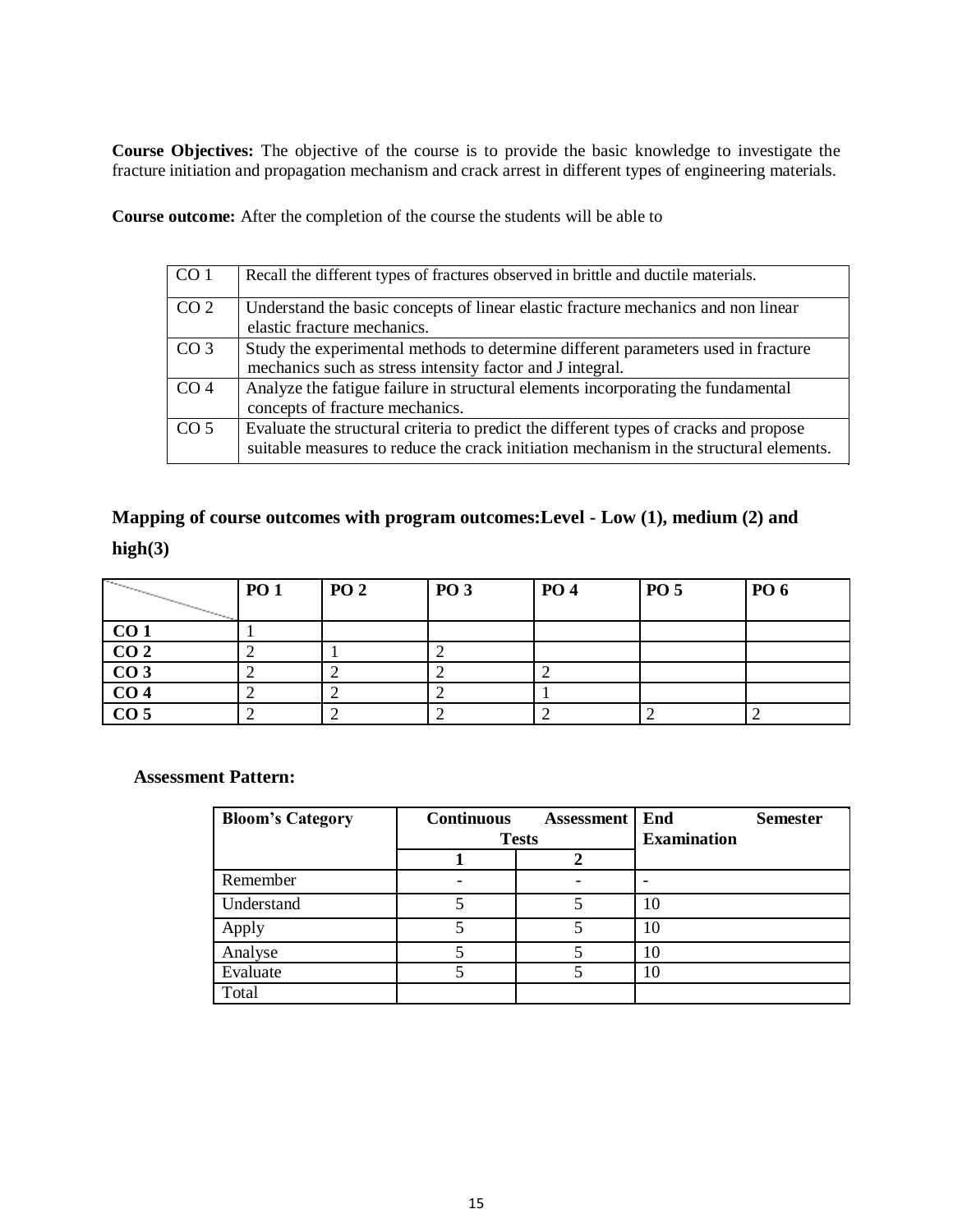#### **Mark distribution**

| <b>Total</b><br><b>Marks</b> | <b>CIE</b> | <b>ESE</b> | <b>ESE Duration</b> |
|------------------------------|------------|------------|---------------------|
| 00                           | 60         |            | 3 hours             |

#### **Continuous Internal Evaluation Pattern:**

| Assignment $1&2$      | 20 marks |
|-----------------------|----------|
| Internal Tests $1&82$ | 40 marks |

#### **End Semester Examination Pattern:**

End Semester Examination Pattern: The paper consists of 10 questions consisting of 2 questions from each module of which a student should answer any one. Each question can have a maximum of 2 subdivisions and carries a total of 8 marks.

#### **Course content:**

#### **1. Basics of Elasticity and Plasticity**

Types of Failures, Constitutive Models, Brittle and Ductile fracture, Fracture Mechanics and its applications.

#### **2. Linear Elastic Fracture Mechanics**

Inglis Concepts, Energy Release Rate, Griffith Contribution, Crack Resistance, R curve, Critical energy Release Rate, Stress Intensity Factor, Westergards –Approch, Edge cracks and Embedded cracks.

#### **3 Nonlinear Fracture Mechanics**

Crack Tip stress for plane stress and place strain condition, Effective crack length, J Integral, Crack Tip Opening displacement, Mixed mode crack initiation and growth

#### **4.Experimental Fracture Mechanics**

Experimental determination of stress intensity factor, energy release rate, J integral.Crack detection through Non Destructive Testing : Liquid penetration, Ultrasound testing, Radiographic Imaging and Magnetic Particle Inspection.

#### **5.Fatigue and Computational Fracture Mechanics**

Fatigue failure, Direct and Indirect methods to determine fatigue fracture parameters.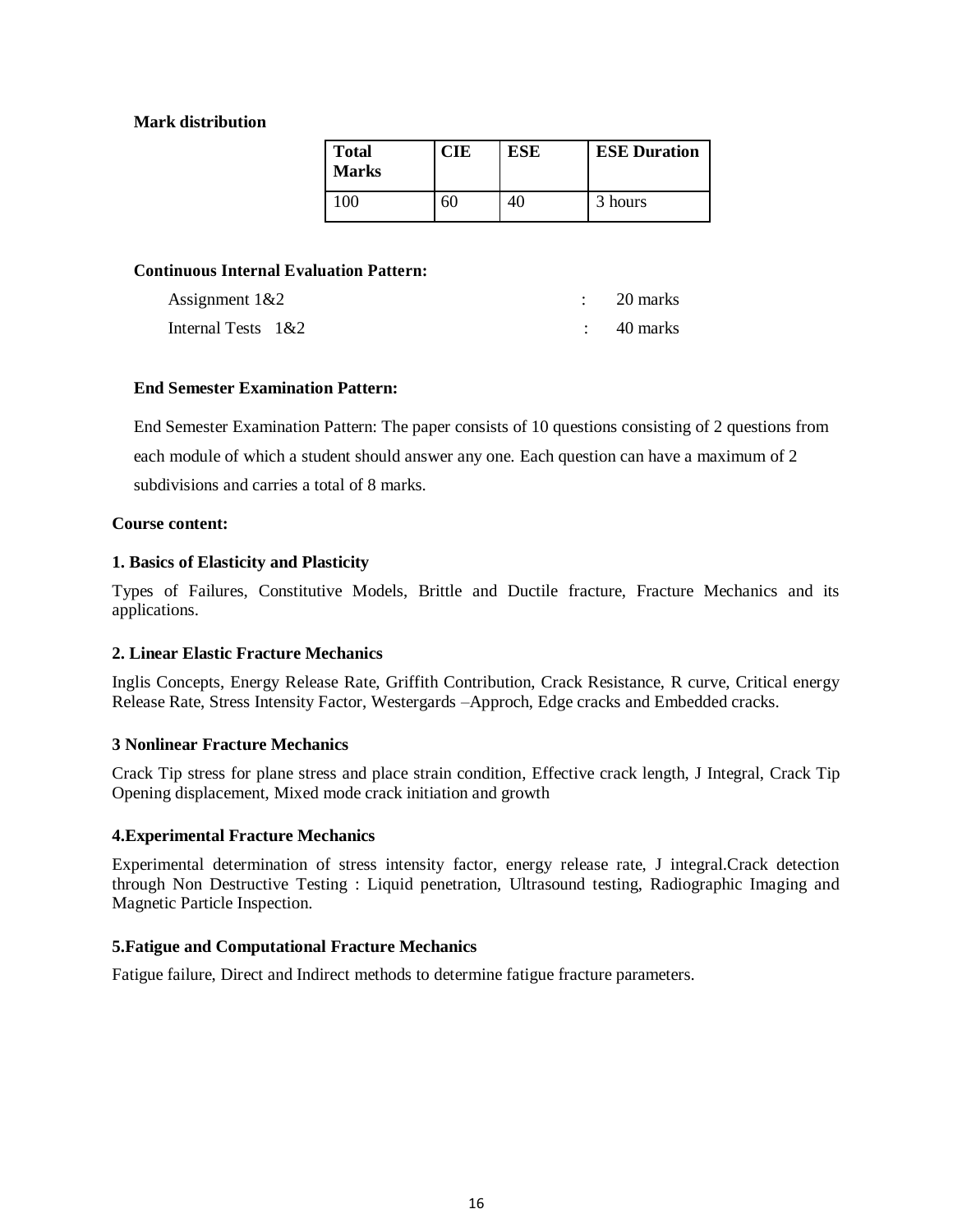#### **References:**

- 1. Elements of Fracture Mechanics Prasanth Kumar TMH, New Delhi, 2009.
- 2. Broek D., Elementary Engineering Fracture Mechanics, MartinusNijhoff Publishers., 2009
- 3. T L Anderson, Fracture Mechanics, Fundamentals& its applications, CRC press,2017
- 4. S Suresh, Fatigue of materials, Cambridge University Press,1998
- 5. Fracture Mechanics- An introduction-E E Gdoutos, Springer 2005
- 6. V G V Ukadgaonker, Theory of elasticity & Fracture Mechanics, Prentice Hall India,2016.

# **SEMESTER II**

### **20-457-0201 DYNAMICS OF STRUCTURES**

#### **Course Description:**

- To provide necessary knowledge to establish the equations of motion and determination of structural response of a structure subjected to dynamic loads
- To model and calculate dynamic response for different systems.

| $20-457-$<br>0201 | Dynamics of<br>Structure | Category |   | T | P | Credit | Year of<br>Induction |
|-------------------|--------------------------|----------|---|---|---|--------|----------------------|
|                   |                          |          | - | ∠ |   | 4      | 2020                 |

**Pre-requisites**: Knowledge of Engineering Mechanics, Mechanics of Solids, Matrix Methods of Structural Analysis.

**Course objectives:** The objective of this course is to provide a fundamental understanding of the dynamics of structures and to inculcate problem solving ability for the dynamic response in of different civil, mechanical and offshore structures. It also introduces students to different mathematical and numerical methods in structural dynamics and the dynamic responses of civil, mechanical and offshore structures subjected to dynamic loads.

**Course outcome:** After the completion of the course the students will be able to

| CO <sub>1</sub> | Recognise various physical phenomena in the context of structural vibration.                                                                                                                      |
|-----------------|---------------------------------------------------------------------------------------------------------------------------------------------------------------------------------------------------|
| CO <sub>2</sub> | Identify and define key concepts related to structural dynamics, such as natural<br>frequencies, modeshapes, damping and vibration characteristics of structures, by<br>introducing SDOF systems. |
| CO <sub>3</sub> | Formulate the equation of motion for dynamic analysis of different MDOF systems and                                                                                                               |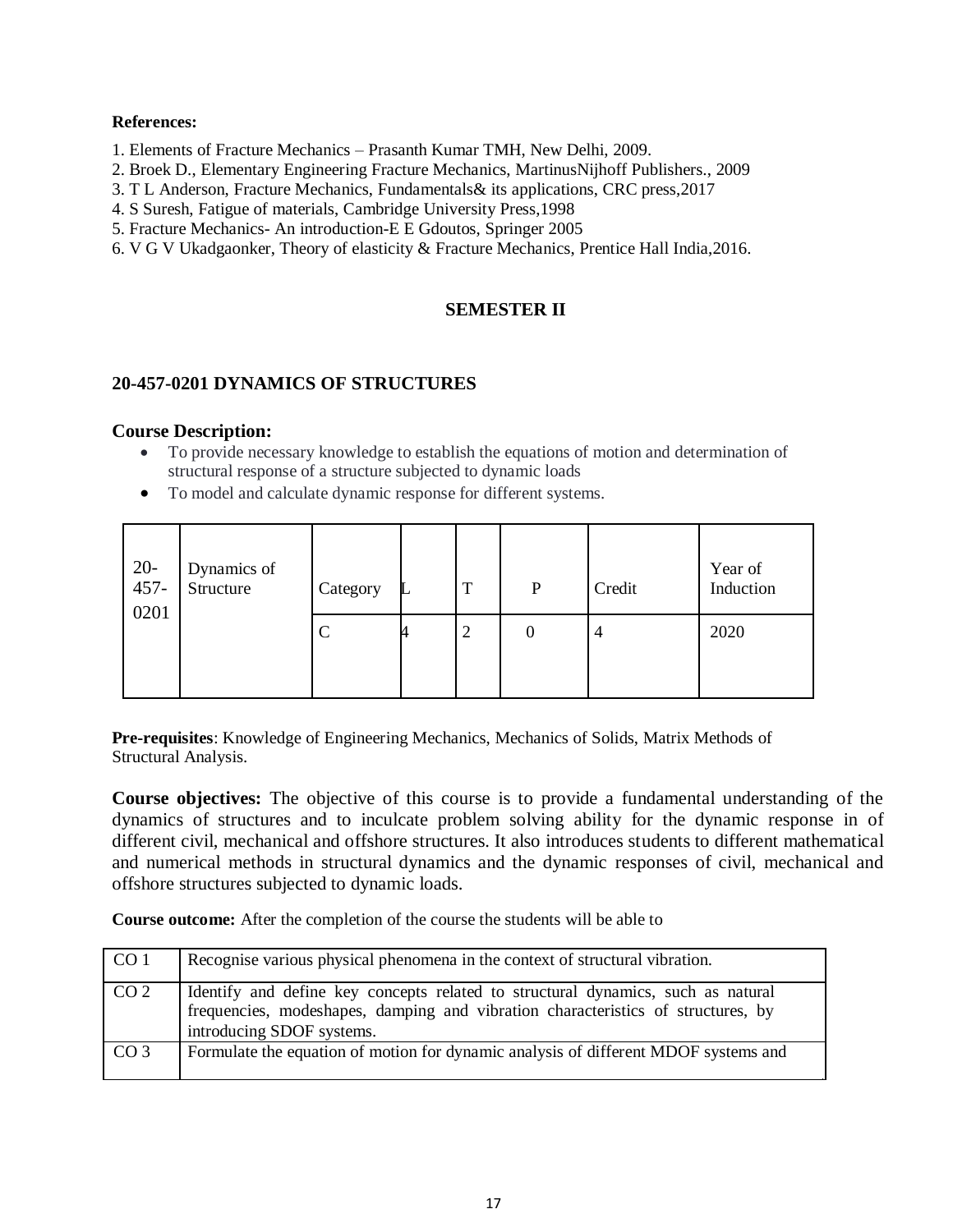|                 | solve engineering problems in the context of structural dynamics with special emphasis on<br>Eigen value problems and the use of numerical methods for solution of MDOF systems |
|-----------------|---------------------------------------------------------------------------------------------------------------------------------------------------------------------------------|
| CO <sub>4</sub> | Identify structures involving fluid-structure soil interaction                                                                                                                  |
| CO <sub>5</sub> | Introduce concepts of stochastic structural dynamics and stochastic response of offshore                                                                                        |
|                 | structures.                                                                                                                                                                     |

# **Mapping of course outcomes with program outcomes: Level - Low (1) , medium(2) and high(3)**

| $\overline{\phantom{a}}$ | <b>PO 1</b> | <b>PO 2</b> | <b>PO 3</b> | <b>PO4</b> | <b>PO 5</b> | <b>PO 6</b> |
|--------------------------|-------------|-------------|-------------|------------|-------------|-------------|
| CO <sub>1</sub>          |             |             |             |            |             |             |
| CO <sub>2</sub>          |             |             |             |            |             |             |
| $\overline{CO3}$         |             | n           |             |            |             |             |
| CO <sub>4</sub>          |             | ി           |             |            | ◠           |             |
| $\overline{CO5}$         |             | ി           |             |            | ⌒           |             |

# **Assessment Pattern:**

| <b>Bloom's Category</b> | <b>Continuous Assessment Tests</b> |  | <b>End Semester Examination</b> |
|-------------------------|------------------------------------|--|---------------------------------|
|                         |                                    |  |                                 |
| Remember                |                                    |  |                                 |
| Understand              |                                    |  |                                 |
| Apply                   |                                    |  |                                 |
| Analyse                 |                                    |  |                                 |
| Evaluate                |                                    |  |                                 |
|                         |                                    |  |                                 |

#### **Mark distribution**

| <b>Total</b> | CIE | <b>ESE</b> | <b>ESE Duration</b> |
|--------------|-----|------------|---------------------|
| <b>Marks</b> |     |            |                     |
| 100          | C.  | 40.        | 3 hours             |

#### **Continuous Internal Evaluation Pattern:**

| Continuous Assessment | 20 marks |
|-----------------------|----------|
| <b>Internal Tests</b> | 40 marks |

# **End Semester Examination Pattern:**

The paper carries a total of 40 marks. The exam will be of 3 hour duration. There will be questions from all the modules.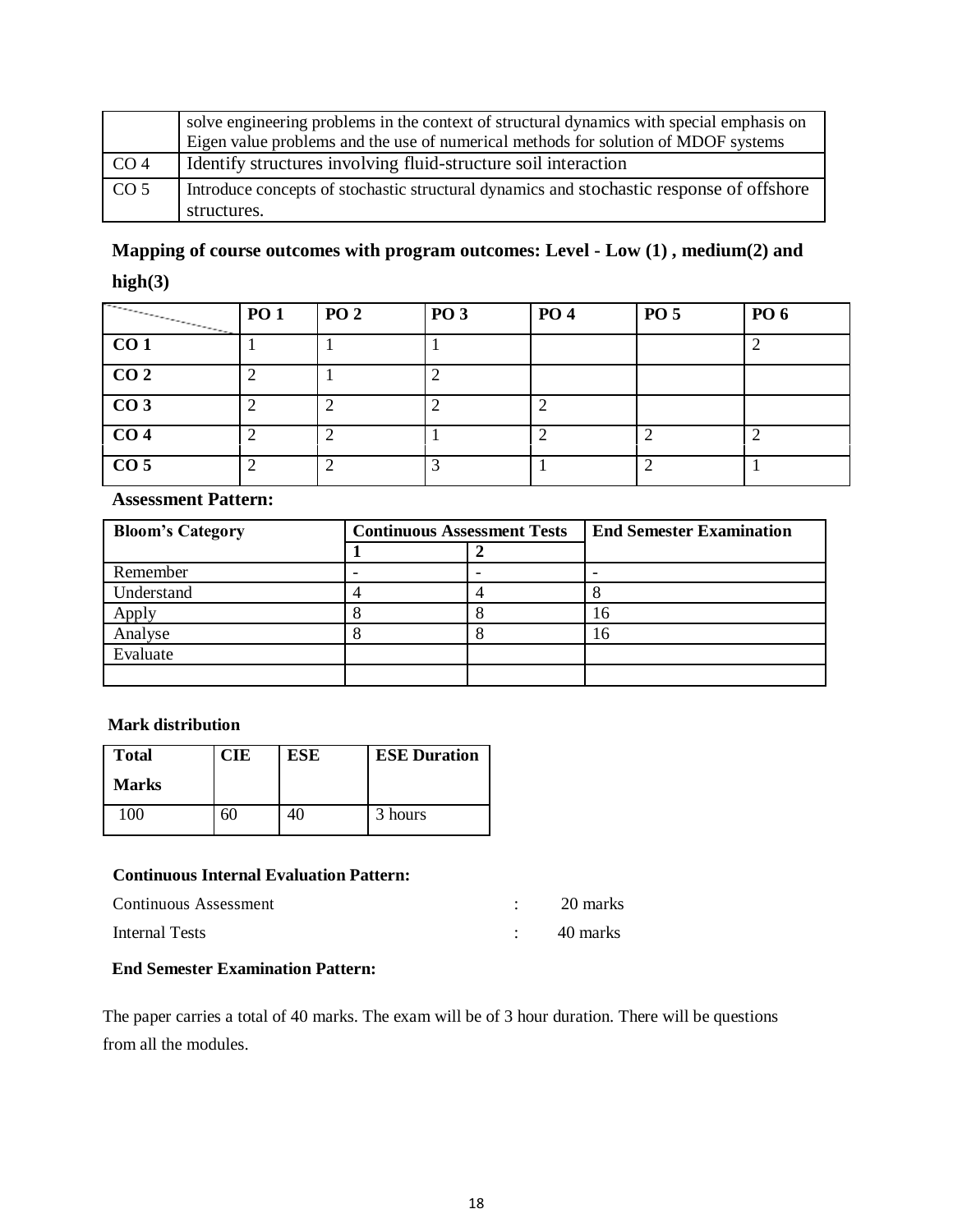# **Course content:**

# **1. Module I**

Free and forced vibration of SDOF Systems, time and frequency domain approaches,vibration isolation

# **2. Module II**

Formulation of equations of motion, Hamilton's Principle, Lagrange's equation of motion, continuous and discrete systems.

# **3. Module III**

Study of MDOF System, Equation of Motion, Concept of Normal Mode, Matrix methods for dynamic analysis Eigen solution and mode superposition, Approximate methods - Dunkerley, Rayleigh-Ritz, Stodola and Holtzer methods.

# **4. Module IV**

Vibrations of structures involving fluid-structure soil interaction, dynamic behaviour of offshore structures.

# **5. Module V**

Stochastic response of offshore structures, frequency domain response of linear systems, time domain response Narrow band systems, spectral fatigue analysis for offshore structures; Response to wave, wind and earth quake.

# **References:**

1. Meirovitch, L., Elements of Vibration Analysis, McGraw Hill, New Delhi., 1975

- 2. Den Hartog, J.P. Mechanical Vibration, McGraw Hill New York. 2007
- 3. Clough, R.W and Penzien, J. Dynamics of Structures, McGraw Hill, New York, 1975

4. Mario Paz, "Structural Dynamics – Theory and Computation", Van Nostrand Reinhold Ltd., New York, 1987

5. G.B.Warburton, "The Dynamical Behaviour of Structures" Pergamon Press., 1976

6. Roy R., Gaig Jr., "Structural Dynamics – An Introduction to Computer Methods", John Wiley and Sons, Inc , 1981

- 7. MinooH.Patel, "Dynamics of offshore structures", Butterworths, 1989.
- 8. Walter C Hurty and Moshe FR: Dynamics of Structures, Prentice Hall of India, 2007.
- 9. Anil K Chopra: Dynamics of Structures, Theory and applications in earthquake engineering, PHI, 2002.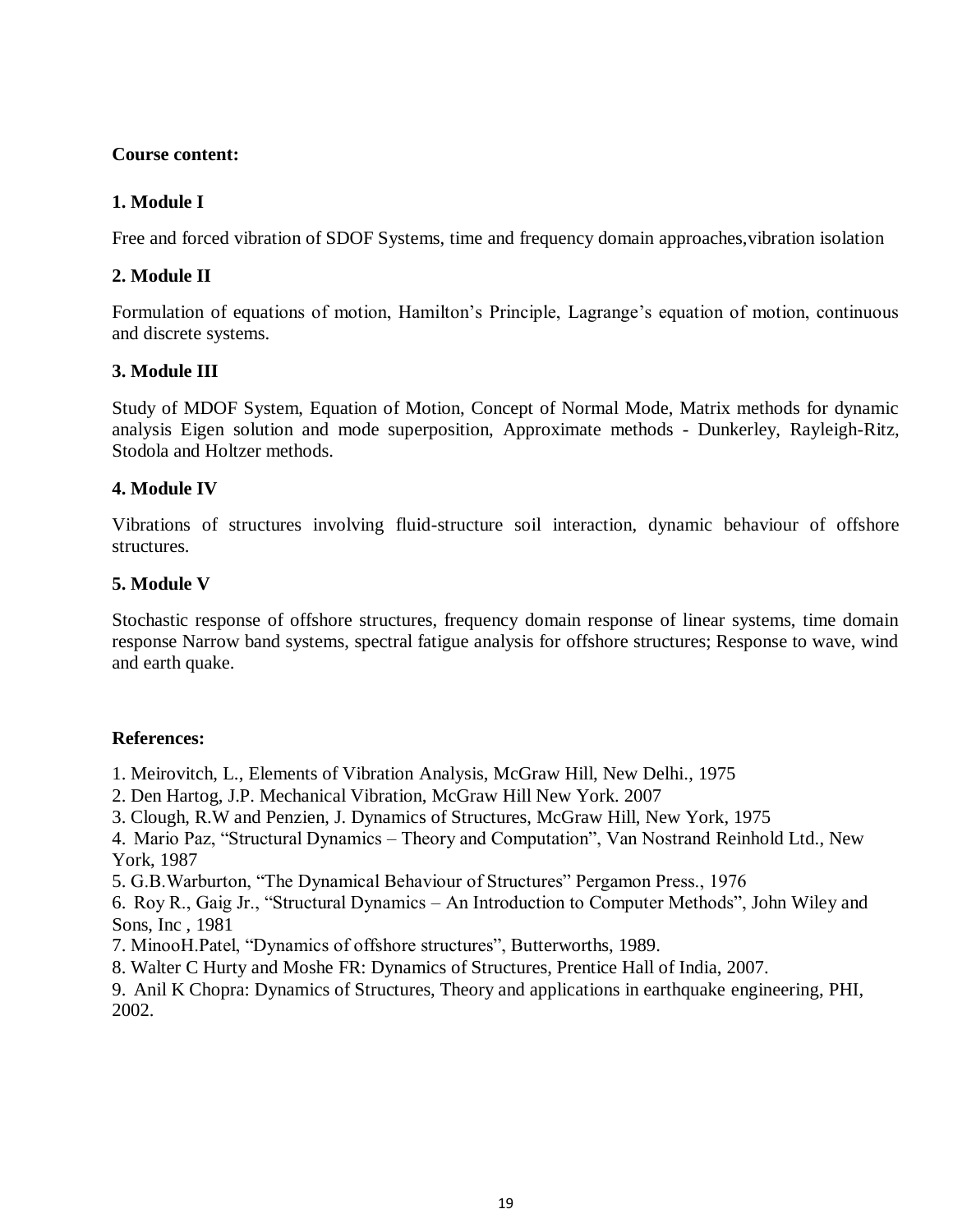10. W.T. Thomson, Theory of vibration with its applications, CRC Press,1996

11. Michael Geradin and Daniel J. Rixen. Mechanical Vibrations: Theory and Applications to Structural Dynamics, Wiley, 3rd. Ed., 2015.

12. Eduardo Kausel. Advanced Structural Dynamics, Cambridge University Press, 2017.

# **20-457-0202 FINITE ELEMENT METHODS APPLIED TO OFFSHORE ENGINEERING**

**Course Description:** The course will make the students proficient in advanced structural analysis methods using finite element approach. The course describes the scope of employing the finite element analysis approach to solve complex engineering problems such as stress analysis, heat transfer analysis, soil structure interaction and fluid structure interaction problems.

| 20-457-0202 | <b>Finite Element</b><br>Methods Applied | Category | m | Credit | Year of<br>Induction |
|-------------|------------------------------------------|----------|---|--------|----------------------|
|             | to Offshore<br>Engineering               |          |   |        | 2020                 |

**Pre-requisites**: Knowledge in basic under-graduate courses such as mechanics of solids and analysis of structures.

**Course Objectives:** The objective of the course is to make the students able to solve complex engineering real life problems using the wide range scope of numerical method using finite element analysis in a very efficient manner with the help of most advanced FEA software packages.

**Course outcome:** After the completion of the course the students will be able to

| CO <sub>1</sub> | Recall the general methodology of finite element analysis.                                                                                                   |
|-----------------|--------------------------------------------------------------------------------------------------------------------------------------------------------------|
| CO <sub>2</sub> | Understand the basic concepts of formulating the shape functions and property<br>element stiffness matrices for structural elements s in 1D,2D and 3D domain |
| CO <sub>3</sub> | Apply the FEM for the analysing complex structures                                                                                                           |
| CO <sub>4</sub> | Analyse the problems involving soil structure and fluid structure interactions using<br>FEM.                                                                 |
| CO <sub>5</sub> | Evaluate the FEA criteria to analyse offshore jacket platform and stiffened plate<br>structures.                                                             |

**Mapping of course outcomes with program outcomes: Level - Low (1), medium (2) and** 

#### **high (3)**

| <b>Contract Contract Contract Contract</b> | <b>PO1</b> | <b>PO 2</b> | <b>PO 3</b> | <b>PO 4</b> | <b>PO 5</b> | <b>PO 6</b> |
|--------------------------------------------|------------|-------------|-------------|-------------|-------------|-------------|
| CO <sub>1</sub>                            |            |             |             |             |             |             |
| CO <sub>2</sub>                            |            |             |             |             |             |             |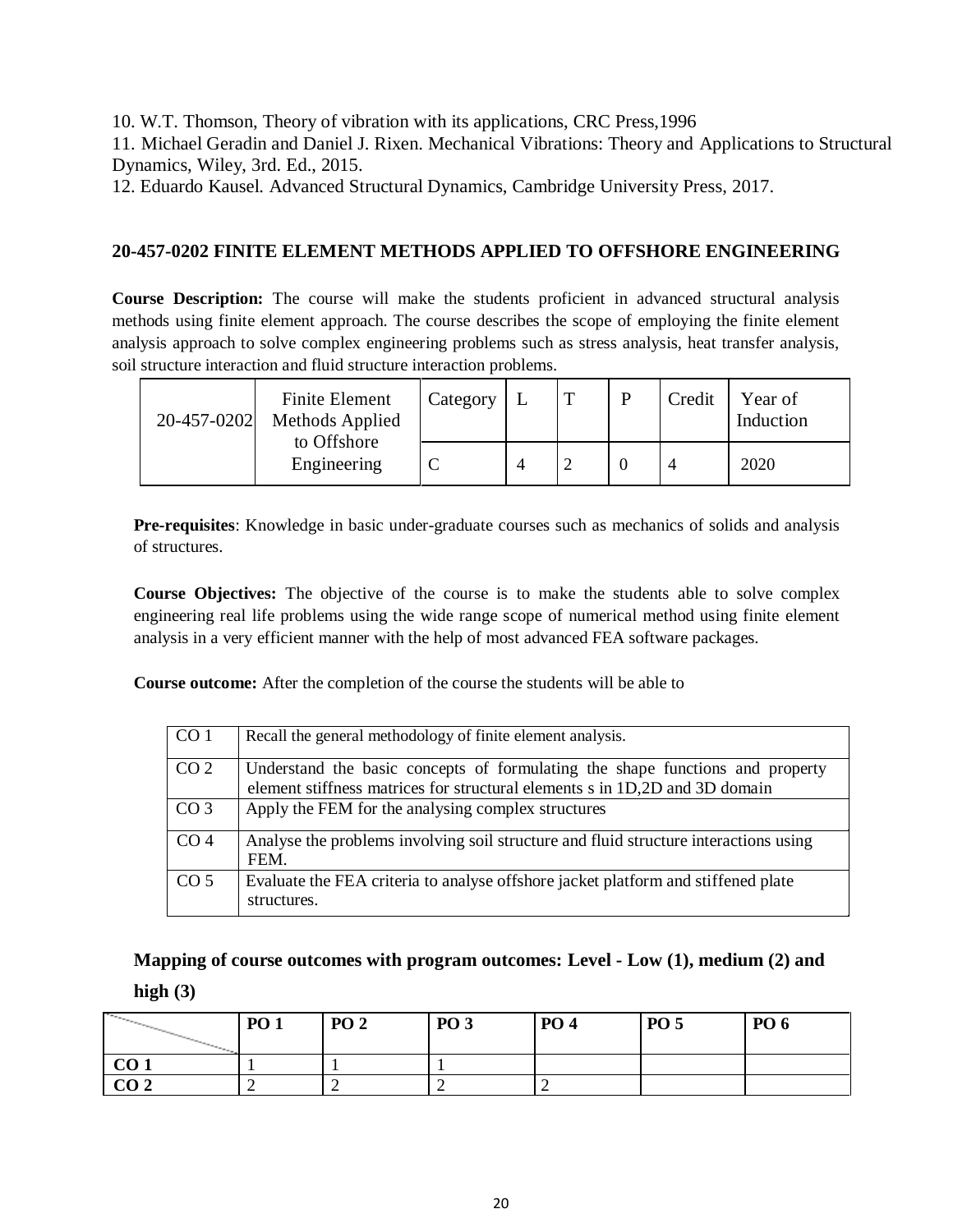| . |  |  |  |
|---|--|--|--|

#### **Assessment Pattern:**

| <b>Bloom's Category</b> | <b>Continuous</b> | <b>Assessment</b> | End<br><b>Semester</b> |
|-------------------------|-------------------|-------------------|------------------------|
|                         | <b>Tests</b>      |                   | <b>Examination</b>     |
|                         |                   |                   |                        |
| Remember                |                   |                   |                        |
| Understand              | 5                 | ς                 | 10                     |
| Apply                   | 5                 |                   | 10                     |
| Analyse                 |                   |                   | 10                     |
| Evaluate                |                   |                   | 10                     |
|                         |                   |                   |                        |

#### **Mark distribution**

| <b>Total</b><br><b>Marks</b> |    | <b>ESE</b> | <b>ESE Duration</b> |
|------------------------------|----|------------|---------------------|
| 00                           | 60 |            | 3 hours             |

# **Continuous Internal Evaluation Pattern:**

| Assignment $1&2$      | :20 marks |
|-----------------------|-----------|
| Internal Tests $1&82$ | :40 marks |

#### **End Semester Examination Pattern:**

End Semester Examination Pattern: The paper consists of 10 questions consisting of 2 questions from each module of which a student should answer any one. Each question can have a maximum of 2 subdivisions and carries a total of 8 marks.

#### **Course content:**

#### **1. Module I**

Introduction to fem, definitions, General Procedure of Finite Element Analysis – Variational formulations

### 2. **Module II**

Shape functions, Convergence Criteria, derivation of property matrix for truss, beam, plane stress, plane strain, axisymmetric and solid elements.

#### 3. **Module III**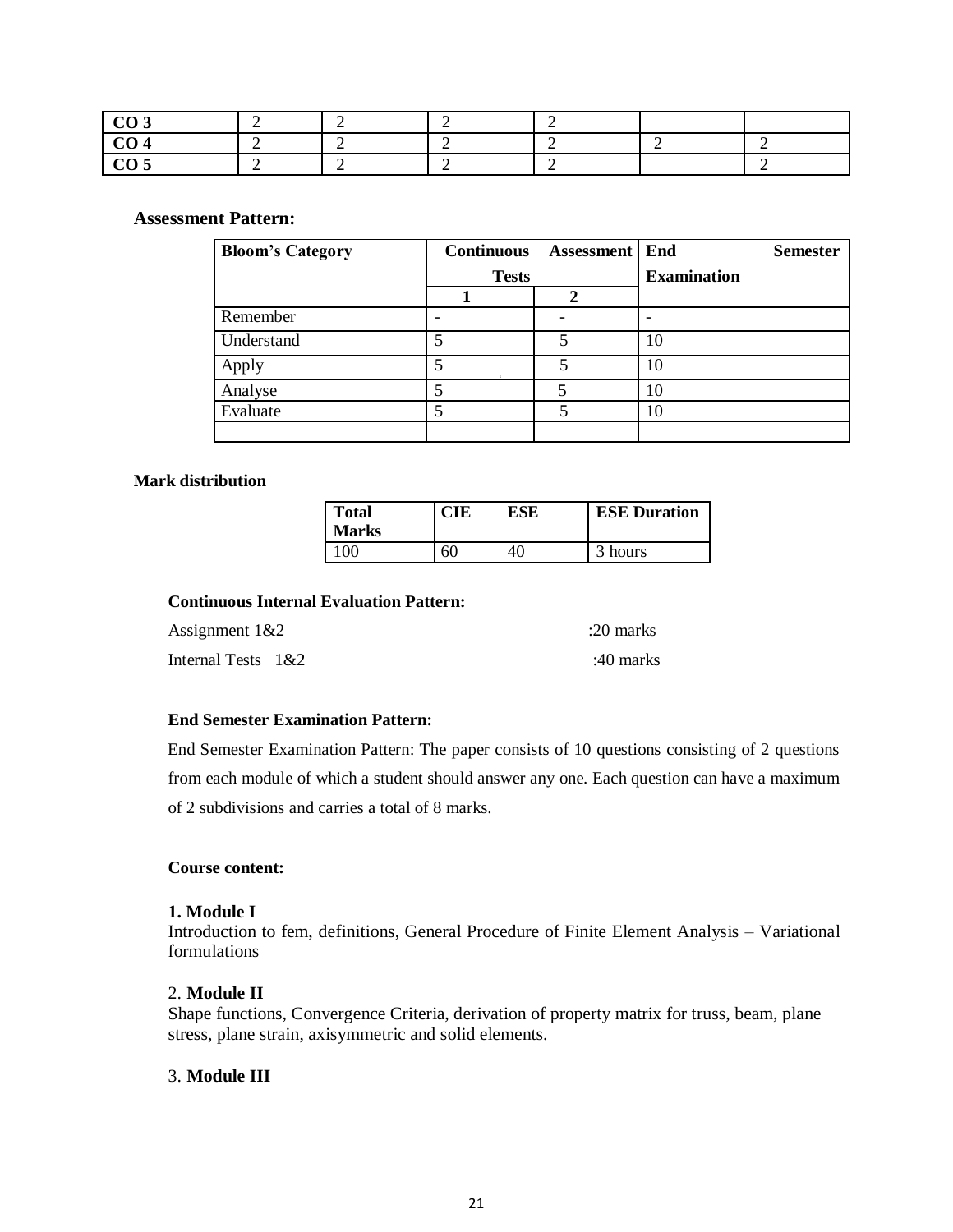Computer implementation of FEM, Organisation of Computer Code, Numerical methods for various property matrix calculation, Fundamentals of stability and dynamic analysis using FEM.

### 4. **Module IV**

Soil structure Interaction problem, Fluid Structure Interaction Problem – Heat conduction problems.

### 5. **Module V**

Structural Application Multistorey frames, Stiffened plated Structure, Pressure vessels, Offshore Jackets.

### **References:**

1. O.C.Zienkiewicz*– Finite Element Method*, Fourth edition, McGraw Hill, 2006 2. R.D.Cook "*Concepts and Application of FE Analysis* – John Wiley &Sons., 2011 3. C.S.Krishnamoorthy, *Finite Element Analysis* TMH New Delhi., 2010 4. S.Rajasekaran – *Finite Element Analysis*, Wheeler publishing Company 5. K.J.Bathe – *Finite Element Procedure in Engineering Analysis*, Prentice Hall, 2009 6. J.N.Reddy – *An Introduction to the Finite Element Method*, Tata McGraw Hill, 2005. 7. Thomas J.R.Hughes – *The Finite Element Method – Linear static and Dynamic Finite Element Analysis*, Dover publications, New York, 2007. 8. Desai & Abel- *Introduction to FEM*, CBS Publications, 2005. 9. P Seshu-*Textbook of Finite element Analysis*, Prentice Hall India ,2003 10. Kwon, Young W., and Hyochoong Bang. *The finite element method using MATLAB*. 2nd Ed., CRC press, Third Indian Reprint 2015.

# **20-457-0203 OCEAN WAVES AND EFFECTS**

#### **Course Description:**

This is an advance course in marine hydrodynamics designed to provide the basic knowledge of characterizing the real ocean environment that is random in nature – random waves. Having understood the linearity of periodic wave forms, statistical tools are used to decode the parameters of random waves where both time domain and frequency domain analysis of 2D and 3D waves are discussed. The responses of the structures in regular and irregular waves are also covered in this course.

| $20 -$  | <b>Ocean</b> | $\angle$ ategory | m | D | Credit | Year of Induction |
|---------|--------------|------------------|---|---|--------|-------------------|
| $457 -$ | Waves and    |                  |   |   |        |                   |
| 0203    | Effects      |                  | ∸ |   |        | 2020              |

**Pre-requisites**: Engineering Mathematics, Fluid Mechanics and Basic Probability Theory

#### **Course Objectives:**

To introduce the concepts of characterizing irregular waves in time domain and frequency domain. To provide basic knowledge on analyzing the response of structures in regular and irregular waves.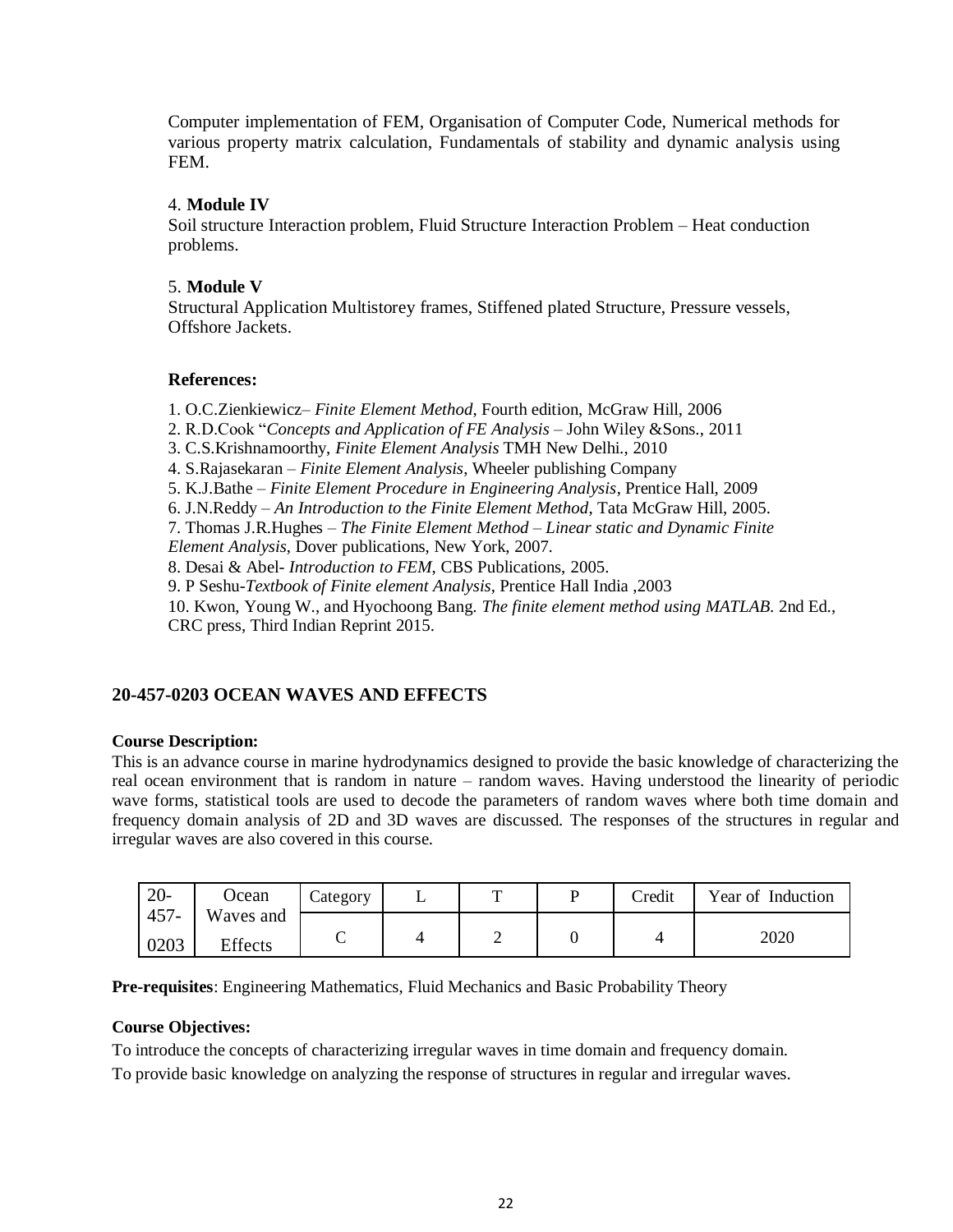To develop skills required to predict the seakeeping behaviour of ships and offshore structures

**Course outcome:** After the completion of the course the students will be able to predict the wave induced motions and forces acting on floating platforms like ships and offshore structures.

| CO <sub>1</sub> | Understand the characterization of irregular waves in time and frequency domain;                                                                                                                      |
|-----------------|-------------------------------------------------------------------------------------------------------------------------------------------------------------------------------------------------------|
| CO <sub>2</sub> | Learn the concepts wave spectrum representation, encounter frequency;                                                                                                                                 |
| CO <sub>3</sub> | Understand concepts of added mass, damping and hydrodynamic reaction forces on<br>floating structures; Uncoupled motions of a floating structure;                                                     |
| CO <sub>4</sub> | Evaluate forces and motion responses in a regular seaway; derivation and solution<br>of motion response equations in regular waves; determination of natural frequencies in<br>heave, roll and pitch. |
| CO <sub>5</sub> | Evaluate forces and motion responses in an irregular seaway; analyze responses of<br>floating structures using software tools.                                                                        |

# **Mapping of course outcomes with program outcomes: Level - Low (1), Medium(2) and High(3)**

| <b>Contract of the Contract of the Contract of the Contract of the Contract of the Contract of the Contract of the Contract of the Contract of the Contract of the Contract of the Contract of The Contract of The Contract of T</b> | <b>PO 1</b> | <b>PO 2</b> | <b>PO 3</b> | <b>PO 4</b> | <b>PO 5</b> | <b>PO 6</b> |
|--------------------------------------------------------------------------------------------------------------------------------------------------------------------------------------------------------------------------------------|-------------|-------------|-------------|-------------|-------------|-------------|
| CO <sub>1</sub>                                                                                                                                                                                                                      |             |             |             |             |             |             |
| $\overline{CO2}$                                                                                                                                                                                                                     |             |             |             |             |             |             |
| $\overline{CO3}$                                                                                                                                                                                                                     |             |             |             |             |             |             |
| CO <sub>4</sub>                                                                                                                                                                                                                      |             |             |             |             |             |             |
| CO <sub>5</sub>                                                                                                                                                                                                                      |             |             |             |             |             |             |

#### **Assessment Pattern:**

| <b>Bloom's Category</b> | <b>Continuous Assessment Tests</b> |  | <b>End Semester Examination</b> |
|-------------------------|------------------------------------|--|---------------------------------|
|                         |                                    |  |                                 |
| Remember                |                                    |  |                                 |
| Understand              |                                    |  |                                 |
|                         |                                    |  | 20                              |
| Analyse                 |                                    |  |                                 |
| Evaluate                |                                    |  |                                 |

#### **Mark distribution**

| <b>Total</b><br><b>Marks</b> | CIE | ESE | <b>ESE Duration</b> |
|------------------------------|-----|-----|---------------------|
| ഥറ                           | 60  |     | 3 hours             |

### **Continuous Internal Evaluation Pattern:**

| Continuous Assessment | 20 marks |
|-----------------------|----------|
| Internal Tests        | 40 marks |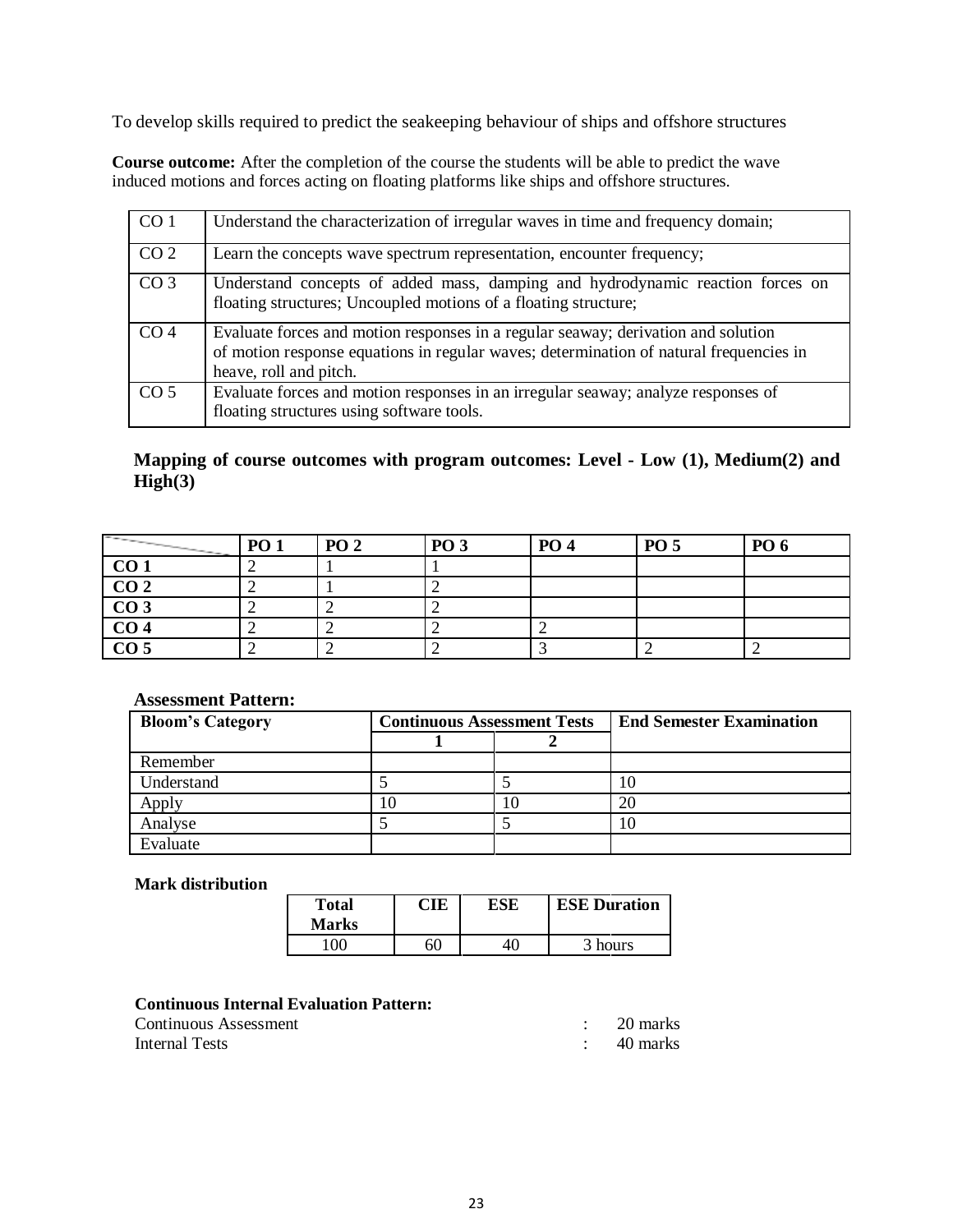#### **End Semester Examination Pattern:**

End Semester Examination Pattern: The paper carries a total of 40 marks. The exam will be of 3 hour duration. There will be questions from all the modules.

### **Course content:**

# **1. Module I**

Wave in Open Sea

Origin and propagation, classification of sea state, elements of probability theory and random process, short-term model with constant amplitude components, generation theory of ocean waves, characteristics of point and directional spectra, wave slope spectrum, encounter frequency spectrum, ocean wave data analysis, idealised spectral families.

### 2. **Module II**

Forces and Response in Regular Waves

Formulation of diffraction and radiation problem for potential flow simplified head sea case, motion of regular waves strip theory, panel method and finite element method to compute hydrodynamic forces and coefficients.

# 3. **Module III**

Forces and Response in a Seaway

Linear random theory, long crested sea with and without forward speed, short-crested sea case, statistics of maximum long-term performance predictions, local and relative motions, added resistance, wave loads.

#### 4. **Module IV**

Hydrodynamic Exciting Forces

Excitation forces due to steady flow, linearised wave forces inviscid fluid, influence of viscosity on wave excitation forces, wave drift forces.

#### 5. **Module V**

A minor project on determination of forces on Ocean Structures. [Computational and programming software packages may be utilized for implementing the project].

# **References:**

- 1. Heoft, J.P*. Advanced dynamics of Marine Structure*, Wiley-Interscience, New York., 1982.
- 2. Beck R.F., Cummins. W.E. Dalzell J.F., Mandel and Webster, W.C. "*Motions in waves*" *Principles of Naval Architecture*, Second Revision (Ed.) Lewis E.V. SNAME, Jersey City, New Jersey., 1988.
- 3. Price, W.G. and Bishop, R.E.D. *Probabilistic Theory of Ship Dynamics*, Chapman and Hall, London, 1974.
- 4. Peter Janssen ,The interaction of ocean waves and wind, 2004
- 5. Trilochan Sahoo, Mathematical techniques for waves interaction with flexible structures, IIT Kharagpur research monograph series, 2012.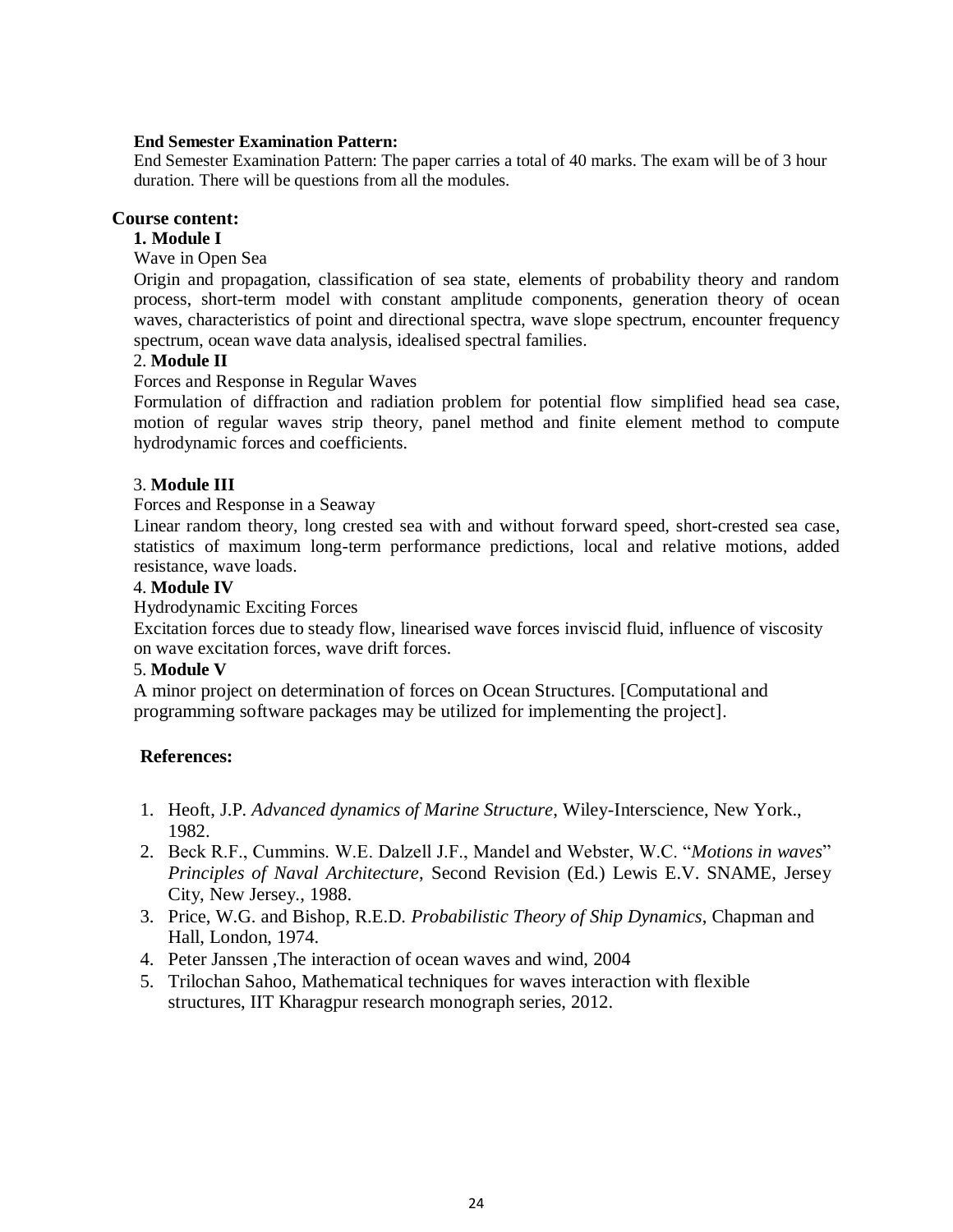- 6. Michel k Ochi, Ocean waves: The stochastic approach, 2005.
- 7. R. Bhattacharya, Dynamics of Marine Vehicles, A Wiley-Interscience Publication.
- 8. S. K. Chakrabarti, Hydrodynamics of Offshore Structures, Computational Mechanics Publication, 1987.
- 9. Srinivasan Chandrasekaran. Dynamic Analysis and Design of Offshore Structures, Springer, 2015.
- 10. Rajeev Dubey, Dynamics of Offshore Structures, Scitus Academics, 2016.

# **20-457-0205 DESIGN OF OFFSHORE STRUCTURES**

**Course Description:** This course is designed to introduce the graduate students to the fundamentals of all types of offshore structures (fixed and floating) and in specific focus on applying the principles to the design, construction and installation of fixed offshore platforms.

| 20-457- | Design of                     | Category | ᡣ | Credit | Year of Induction |
|---------|-------------------------------|----------|---|--------|-------------------|
| 0205    | Offshore<br><b>Structures</b> | E        | ∼ |        | 2020              |

**Pre-requisites**: Structural Analysis, Sea loads, Probability concepts, Statistical methods

**Course Objectives:** Provide the students with an understanding of the design and construction of offshore platforms, specifically the theory and process of such designs and the use of current, applicable engineering methods in the design of fixed offshore platforms.

**Course outcome:** Provide the students with the knowledge and skills to carry out basic tasks involved in structural analysis and design of offshore structures.

| CO <sub>1</sub> | Understand the types of offshore structures, their classification and functions                                                                                                  |
|-----------------|----------------------------------------------------------------------------------------------------------------------------------------------------------------------------------|
| CO <sub>2</sub> | Determination of environmental loads and the behaviour of offshore structures subjected to<br>hydrodynamic loads                                                                 |
| CO <sub>3</sub> | Apply the structural analysis principles for the design of steel tubular members for axial<br>compression, biaxial bending, hydrostatic implosion and their combinations         |
| CO <sub>4</sub> | Apply structural engineering principles to design of tubular joints; fatigue analysis of the<br>framed structure subjected to cyclic wave loadings                               |
| CO <sub>5</sub> | Understand the concepts in marine geotechnics and the design of foundations for fixed<br>offshore platforms with specific emphasis to the design of piles, spud cans and anchors |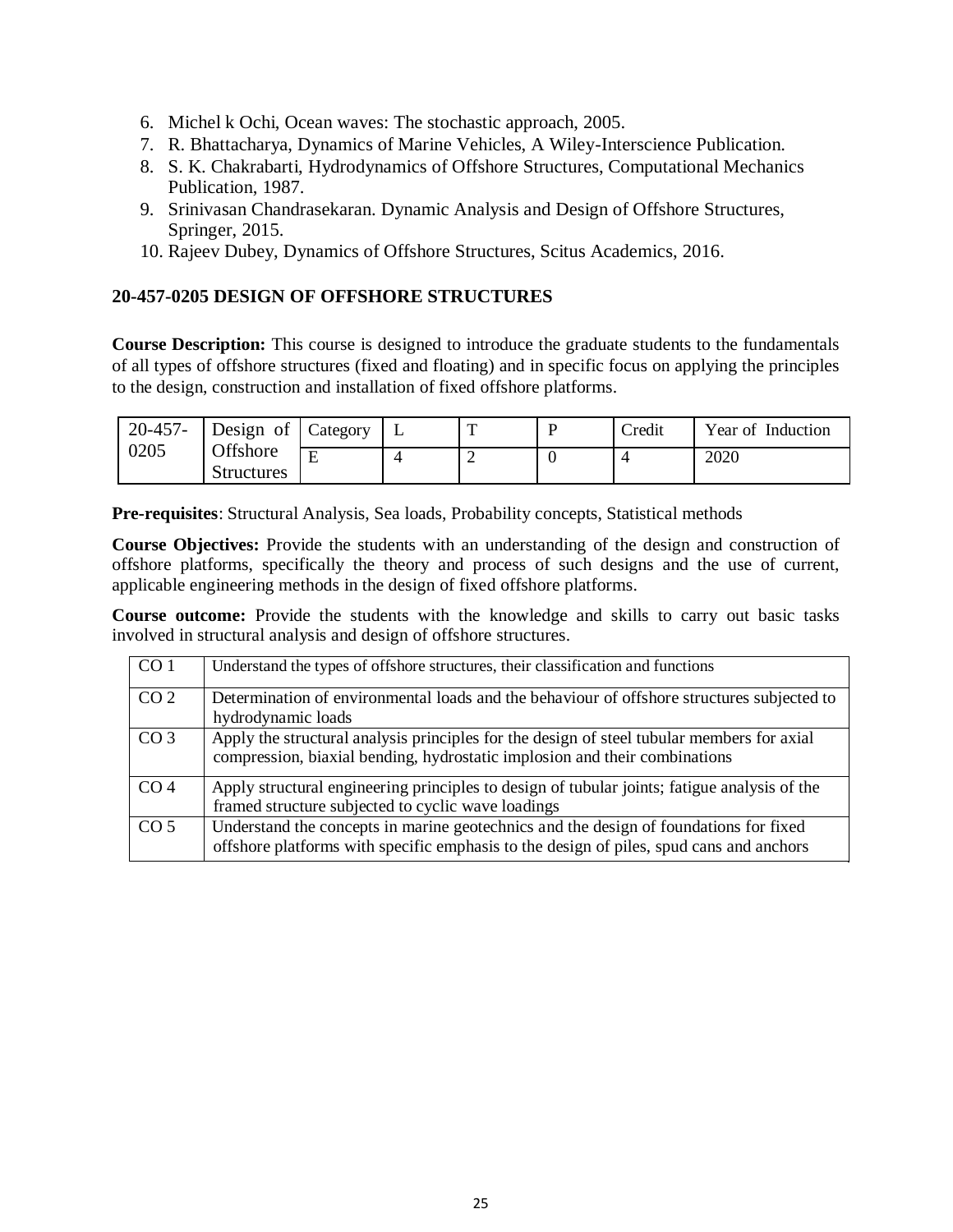# **Mapping of course outcomes with program outcomes: Level - Low (1), Medium(2) and High(3)**

| <b>Contract Contract Contract Contract Contract Contract Contract Contract Contract Contract Contract Contract Contract Contract Contract Contract Contract Contract Contract Contract Contract Contract Contract Contract Contr</b><br><b>Contract Contract Contract</b> | <b>PO 1</b> | <b>PO 2</b> | <b>PO 3</b> | <b>PO</b> 4 | <b>PO 5</b> | <b>PO</b> 6 |
|---------------------------------------------------------------------------------------------------------------------------------------------------------------------------------------------------------------------------------------------------------------------------|-------------|-------------|-------------|-------------|-------------|-------------|
| CO <sub>1</sub>                                                                                                                                                                                                                                                           |             |             |             |             |             |             |
| CO <sub>2</sub>                                                                                                                                                                                                                                                           |             |             |             |             |             |             |
| $\overline{CO3}$                                                                                                                                                                                                                                                          |             |             |             |             |             |             |
| CO <sub>4</sub>                                                                                                                                                                                                                                                           |             |             |             |             |             |             |
| $\overline{CO5}$                                                                                                                                                                                                                                                          |             |             |             |             |             |             |

#### **Assessment Pattern:**

| <b>Bloom's Category</b> | <b>Continuous Assessment Tests</b> |  | <b>End Semester Examination</b> |
|-------------------------|------------------------------------|--|---------------------------------|
|                         |                                    |  |                                 |
| Remember                |                                    |  |                                 |
| Understand              |                                    |  |                                 |
|                         |                                    |  |                                 |
| Analyse                 |                                    |  |                                 |
| Evaluate                |                                    |  |                                 |

#### **Mark distribution**

| Total<br><b>Marks</b> | <b>CIE</b> | <b>ESE</b> | <b>ESE Duration</b> |
|-----------------------|------------|------------|---------------------|
| 100                   | 60         | 40         | 3 hours             |

#### **Continuous Internal Evaluation Pattern:**

| Continuous Assessment | $\therefore$ 20 marks |
|-----------------------|-----------------------|
| Internal Tests        | 40 marks              |

#### **End Semester Examination Pattern:**

End Semester Examination Pattern: The paper carries a total of 40 marks. The exam will be of 3 hour duration. There will be questions from all the modules.

#### **Course content:**

### **1. Module I**

Types of offshore structures – Bottom supported structures, compliant structures, Floating platforms. New-generation Offshore Platforms – Buoyant Leg Structures (BLS), Triceratops, Floating Storage and Regasification Units (FSRU) etc.

### **2. Module II**

Planning of Offshore structures; Design criteria and procedures – WSD and LRF, Design loads – dead loads and live loads, load combinations; Determination of Environmental loads - wave, wind and current loads.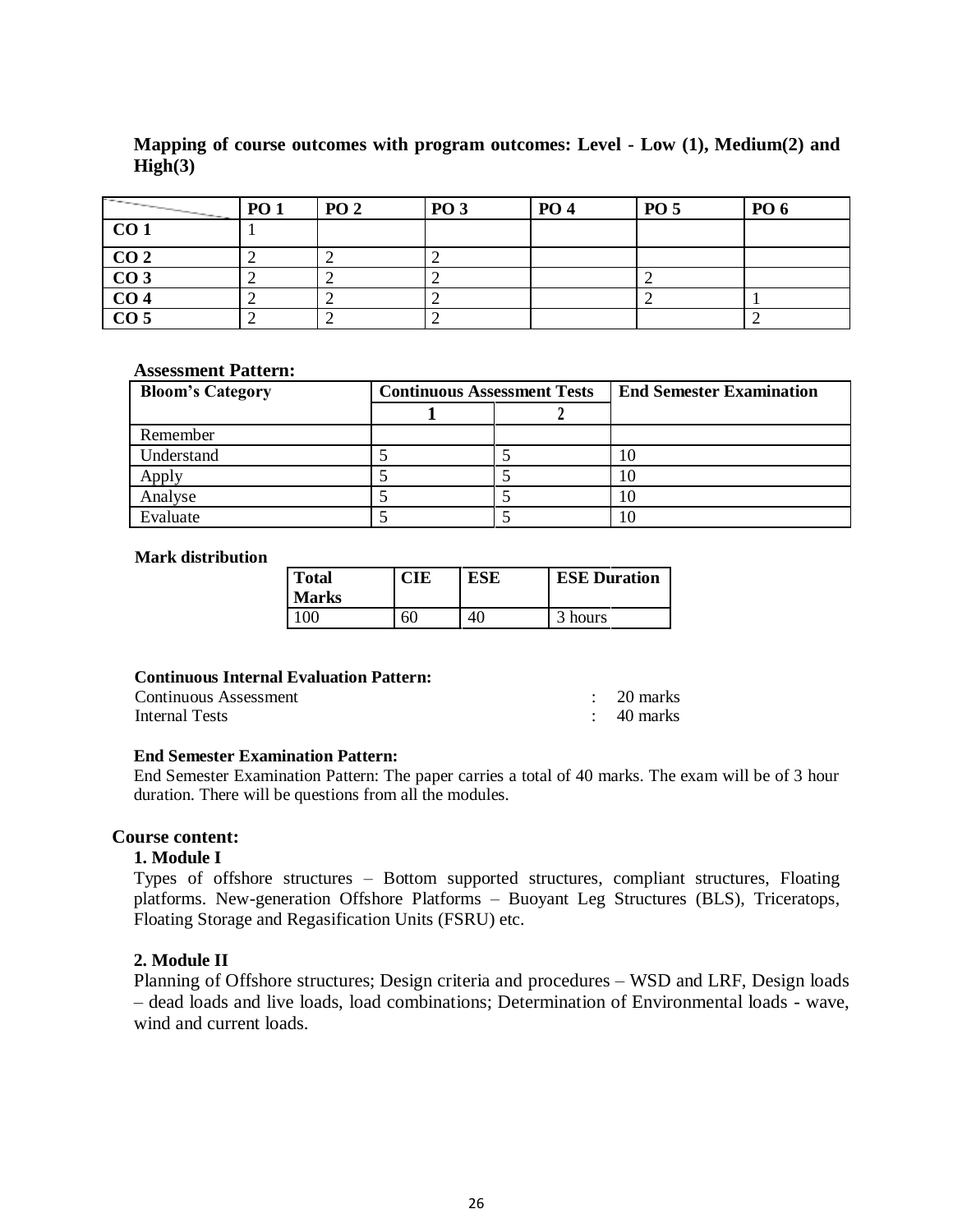# **3. Module III**

Structural Design of tension and compression members, stiffened plates and built up beams. Design of cylindrical members - axial compression, biaxial bending and combined load; Hydrostatic implosion

### **4. Module IV**

Design of Tubular joints – Punching shear method and calculation of allowable joint capacity; Stress Concentration Factor, Fatigue analysis and Design – SN curve method

### **5. Module V**

Pile Design – Pile Capacity for axial bearing loads and axial pull out loads; Soil reaction for axially loaded piles and laterally loaded piles; structural design of piles. Design of spud cans and anchors.

### **References:**

- 1. API RP 2A WSD 1993
- 2. API RP 2A LRFD 2000
- 3. T.H. Dawson, *Offshore Structural Engineering*, PHI, USA, 1986
- 4. Teng H. *Applied Offshore structural Engineering*, PHI, 1996
- 5. K. Rajagopalan*Offshore Jacket structures*, Oxford and IBH, 1988
- 6. S.K.Chakrabarti, Hand book of Offshore Engineering (Vol I & II), Elsevier, 2005.
- 7. S.K.Chakrabarti, *Hydrodynamics of Offshore structures*, Southampton computational mechanics, 1989.
- 8. Ben C.Gerwick. *Construction of Mari-ne and Offshore structures*, CRC Press, London, 1999
- 9. W.J.Graff, *Introduction to Offshore structures – Design Fabrication, Installation*, Gulf Publishing, London, 1981.
- 10. Reddy, D. V. and Swamidas, A. S. J. *Essentials of Offshore Structures: Framed and Gravity Platforms*, CRC Press, Taylor & Francis Group, 2013.
- 11. Chandrasekaran, S. *Advanced Marine Structures*, CRC Press, Taylor & Francis Group, 2016.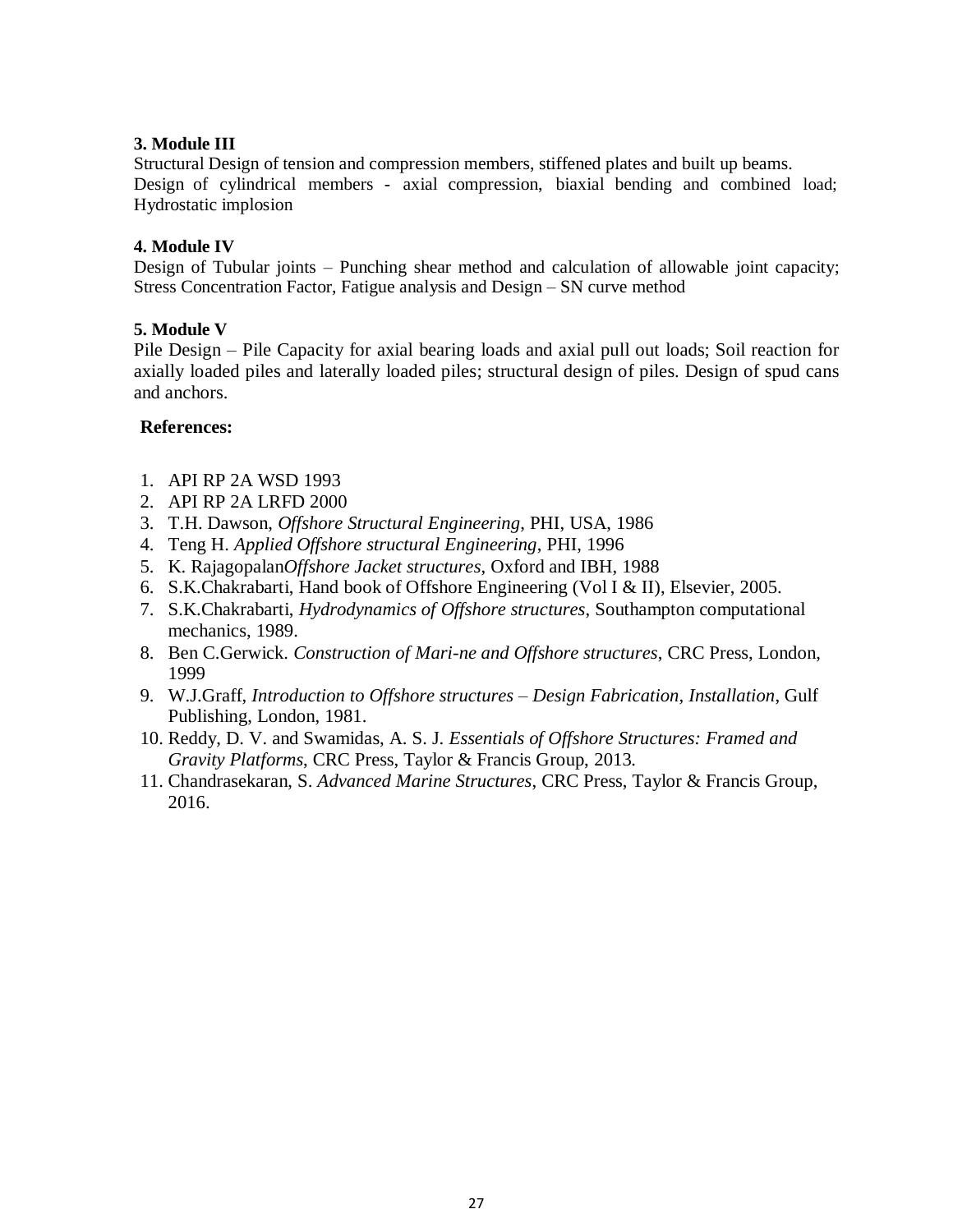# **Semester III**

# **20-457-0301 Project Progress Evaluation**

# **Course Outcomes**:

At the end of the course, the student will be able to:

Identify structural engineering problems reviewing available literature.

- Identify appropriate techniques to analyze complex structural systems.
- Apply engineering and management principles through efficient handling of project

# **Course content:**

Semester III (Project Progress Evaluation) will have mid semester presentation and end semester presentation.

Mid semester presentation is a Research Proposal Presentation which includes identification of the problem based on the literature with special focus on the latest literature available.

End semester presentation should essentially reflect the identification of topic for the project work and the methodology adopted, involving scientific research, collection and analysis of data, determining solutions and must bring out the individual contribution of the student.

# **Semester IV**

# **20-457-0401 Project Dissertation Evaluation and Viva Voce**

# **Course Outcomes**:

At the end of the course, the student will be able to:

**1.** Solve complex structural problems by applying appropriate techniques and tools.

**2.** Exhibit good communication and presentation skill to present his/her original work to the engineering community and society at large.

**3.** Demonstrate professional ethics and work culture.

# **Course content:**

Semester IV (Project Dissertation Evaluation and Viva Voce) will be an extension of the work identified in Semester III.